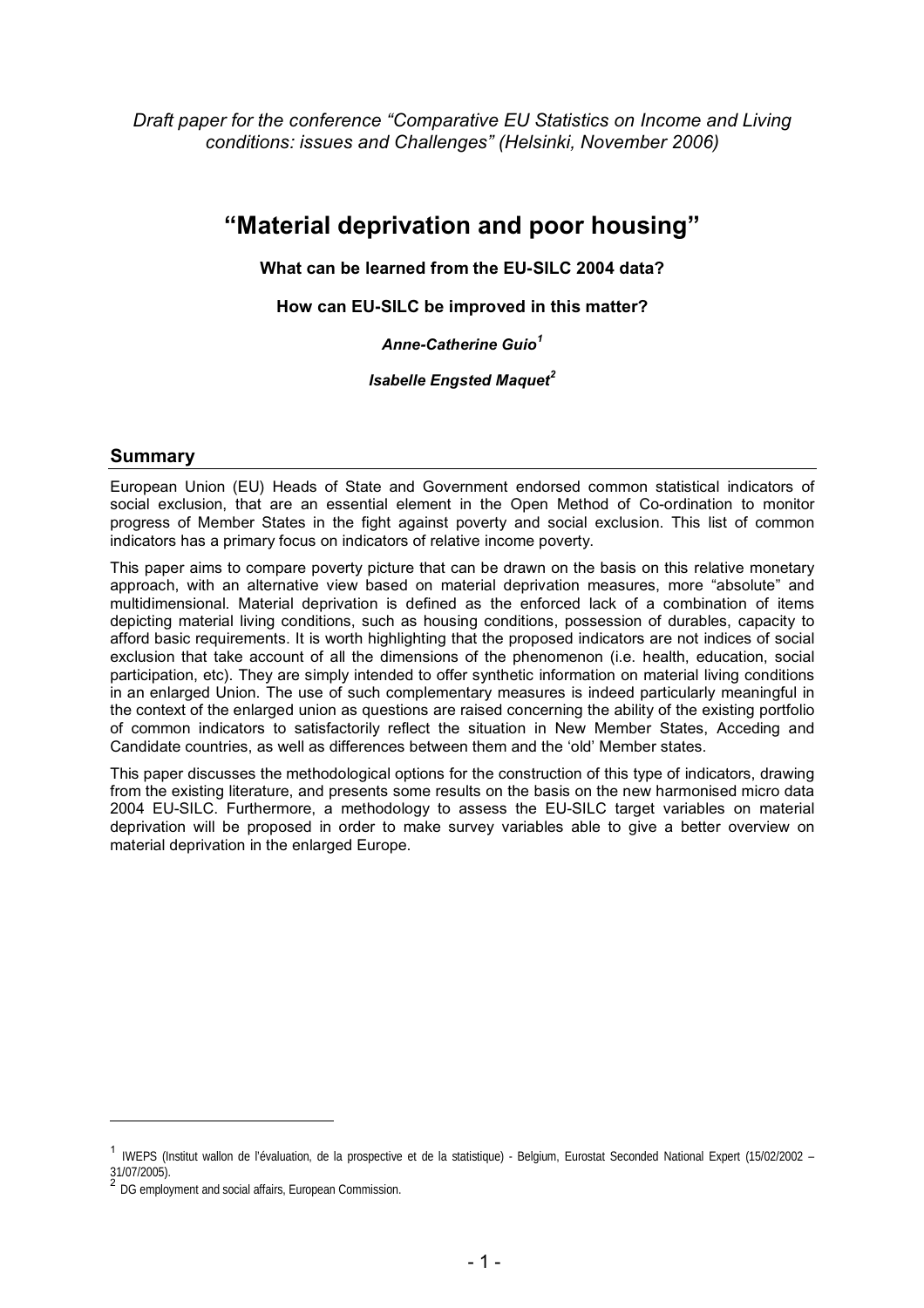| <b>Summary</b>                                                                          | 1              |
|-----------------------------------------------------------------------------------------|----------------|
| <u>A new Source on Income, Poverty &amp; Social Exclusion</u>                           | $\mathfrak{D}$ |
| <b>What can be learned from material deprivation measures?</b>                          | 3              |
| <b>How to define material deprivation?</b>                                              |                |
| What can be learned on material deprivation from the EU-SILC 2004 data?                 | $\sqrt{2}$     |
| 1. Some simple results:                                                                 | 8              |
| 2. Comparison between income poverty and material deprivation___________________        | 8              |
| 3. A focus on children: are they more at-risk of deprivation than the total population? | 10             |
| 4. Does each deprivation item have the same importance? ________________________        | 11             |
| <u>How can EU-SILC be improved to better measure material deprivation in the EU?</u>    | 13             |
| 1. The need to ensure maximal comparability in survey questions ________________        | 14             |
| 2. Are current items considered as social necessities by the overall population?        | 14             |
| 3. The need for child specific items                                                    | 15             |
| 4. A detailed focus on poor housing: what could we learn from the SILC module 2007      | 16             |
| 5. The need for a regular assessment                                                    | 16             |
| <b>Conclusions</b>                                                                      | 16             |
| <u>References</u>                                                                       | 17             |
| <b>Statistical annex</b>                                                                | 19             |

# **Table of contents**

# **A new Source on Income, Poverty & Social Exclusion…**

During the reference period 1994-2001 the European Community Household Panel (ECHP)<sup>3</sup> has traditionally been the primary source of data used for the calculation of these indicators in the field of Income, Poverty & Social Exclusion. Given the need to update the content of the ECHP in order to satisfy new political demands, to reflect evolving best practice and to improve operational quality, i.e. mainly the timely publication of the data which is produced, it was decided to replace the ECHP and to introduce a legal act for its replacement, the EU-SILC (Community Statistics on Income and living Conditions, see annex C). The EU-SILC project was launched in 2003 on the basis of a 'gentleman's agreement' in six Member States (Belgium, Denmark, Greece, Ireland, Luxembourg, and Austria) as well as in Norway. The starting date for the EU-SILC instrument under the Framework Regulation of the European Parliament and of the Council was 2004 for the EU-15 (with the exception of Germany, Netherlands and the UK who have derogations until 2005) as well as for Estonia, Norway. The New Member States with the exception of Estonia are allowed to start in 2005<sup>4</sup>.

This means that, for the first time, SILC-2004 is available on a larger basis (13 Member States + Norway) and makes it possible to test whether the results on poverty and deprivation that were previously highlighted on the ECHP data are confirmed by the new instrument. Furthermore, for the first time, comparable and harmonised data are available for one of the new Members States (Estonia)

<sup>3</sup> See annex A1.

<sup>&</sup>lt;sup>4</sup> The implications of this means that the first set of micro data and cross-sectional indicators from EU-SILC which covers all the EU25 Member States will only be available in December 2006.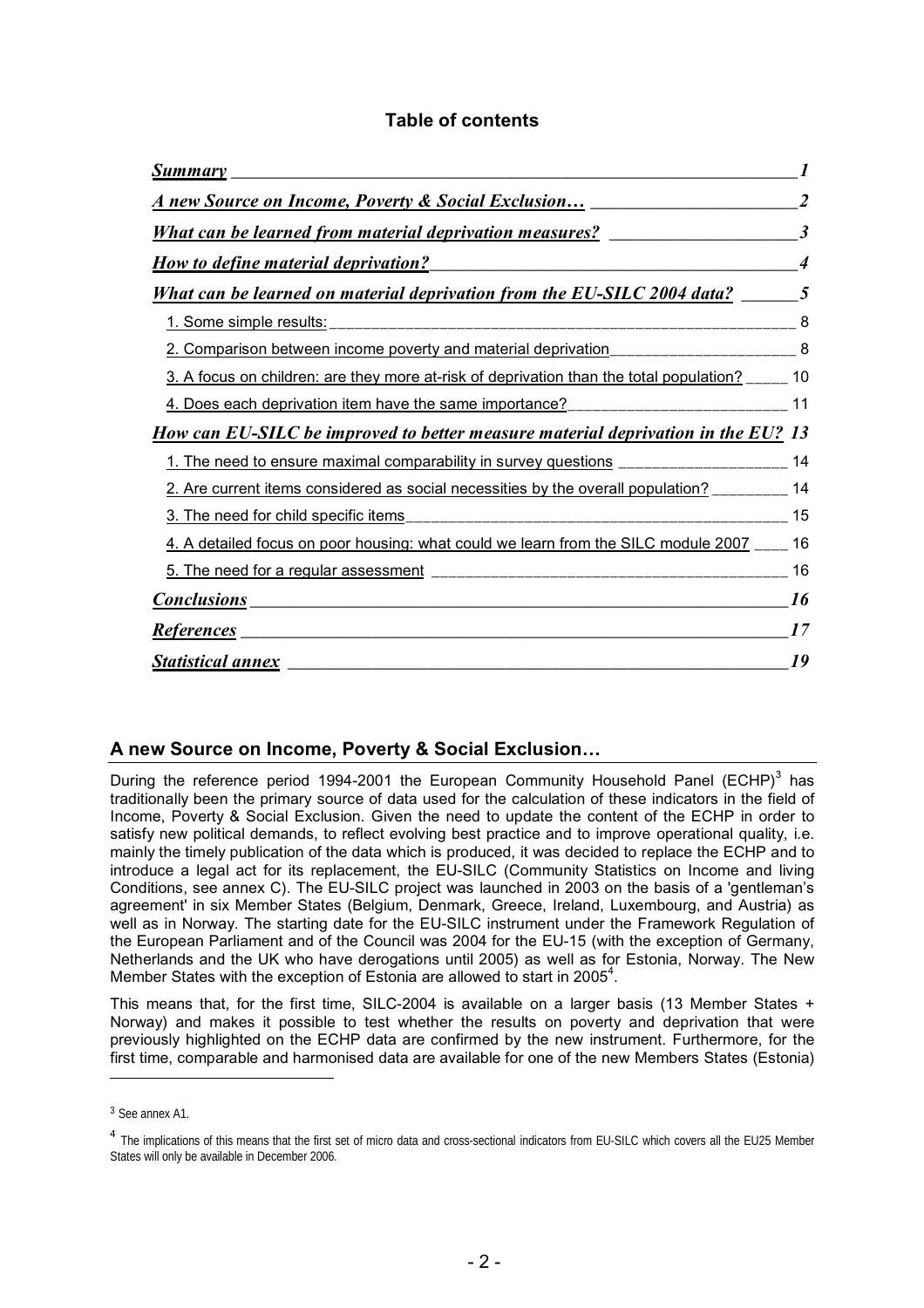and will permit to study and compare living conditions information with the information usually presented for EU15 Member States.

# **What can be learned from material deprivation measures?**

At the Laeken European Council in December 2001, European Union (EU) Heads of State and Government endorsed a first set of 18 common statistical indicators of social exclusion and poverty that were later refined by the Indicators Sub-Group of the Social Protection Committee. These indicators are an essential element in the Open Method of Co-ordination to monitor progress of Member States in the fight against poverty and social exclusion.

In the current list of common (EU) indicators of poverty and social exclusion to be used in the context of the Open Method of Coordination on social inclusion, there is a primary focus on indicators of relative income poverty, defined in relation to the distribution of income within each country. "An absolute notion is considered as less relevant for the EU for two basic reasons. First, the key challenge for Europe is to make the whole population share the benefits of high average prosperity, and not to reach basic standards of living, as in less developed parts of the world. Secondly, what is regarded as minimal acceptable living standards depends largely on the general level of social and economic development, which tends to vary considerably across countries"<sup>5</sup>.

Nonetheless, questions are raised concerning the ability of the existing portfolio of indicators to satisfactorily reflect the situation in New Member States, Acceding and Candidate countries, as well as differences between them and the 'old' Member states. When comparing national situations in an enlarged Union, the performance in terms of exposure to relative monetary poverty is very similar between old and new Member States even though standards of living are extremely different, as can be seen for example from a comparison of the levels of the national at-risk-of poverty threshold values. An illustration of this diversity of living conditions can also be given by some partial evidence available about material deprivation in the New Member States and the Acceding and Candidate Countries<sup>6</sup>. Around 30% of people would like to have a car but cannot afford it (referred below as 'enforced lack') in most of the New Member States and Acceding and Candidate Countries, except in the Czech Republic (19%) and Cyprus, Malta, Slovenia that are close to the EU15 average (5%). The diversity of deprivation across the EU25 is even more striking in the access to basic necessities, as the proportion of people that cannot afford a meal with meat, chicken or fish every second day (if they so wished) is close or above 30% in five out of the ten New Member States and is even more widespread in the Acceding and Candidate Countries (the EU15 average being 4%). The proportion of people lacking an indoor flushing toilet is around 20% in Baltic Countries, i.e. more than 4 times the most deprived EU15 country (Portugal).

These figures highlight the need to complement the information provided by indicators of relative monetary poverty, in order to give a more complete picture of the living conditions of people in different national contexts, but this is not the only reason. Even at national level, it is now well recognized that different approaches to poverty measurement, including the material deprivation one, are useful to take into account the different aspects of poverty.

It could be argued that figures concerning material living conditions solely reflect differential access to resources and/or subjective consumer tastes and preferences – and that monetary income measures are consequently a better proxy for measuring living standards, while being easier to collect. However, income and resources, whilst clearly linked, are not the same thing: other individual resources matter in addition to income (eg. assets/debts, previous labour positions or non-cash transfers). In addition, it is not always possible to measure income accurately, especially for some groups of the population like for example the self-employed or for people working in the grey economy. In this case, the joint analysis of relative income poverty measures and material deprivation indicators can be useful. Furthermore, in the (current) absence of longitudinal data on income (due to the launch of a new survey), lack of essential durables or difficulties in payments provides a good proxy of persistent poverty since they reflect absence of sufficient (permanent) resources rather than of adequate current income.

*<sup>5</sup>* European Commission (2004).

*<sup>6</sup>* Data from European Quality of Life Survey, 2003 (European Foundation for the improvement of living and working conditions.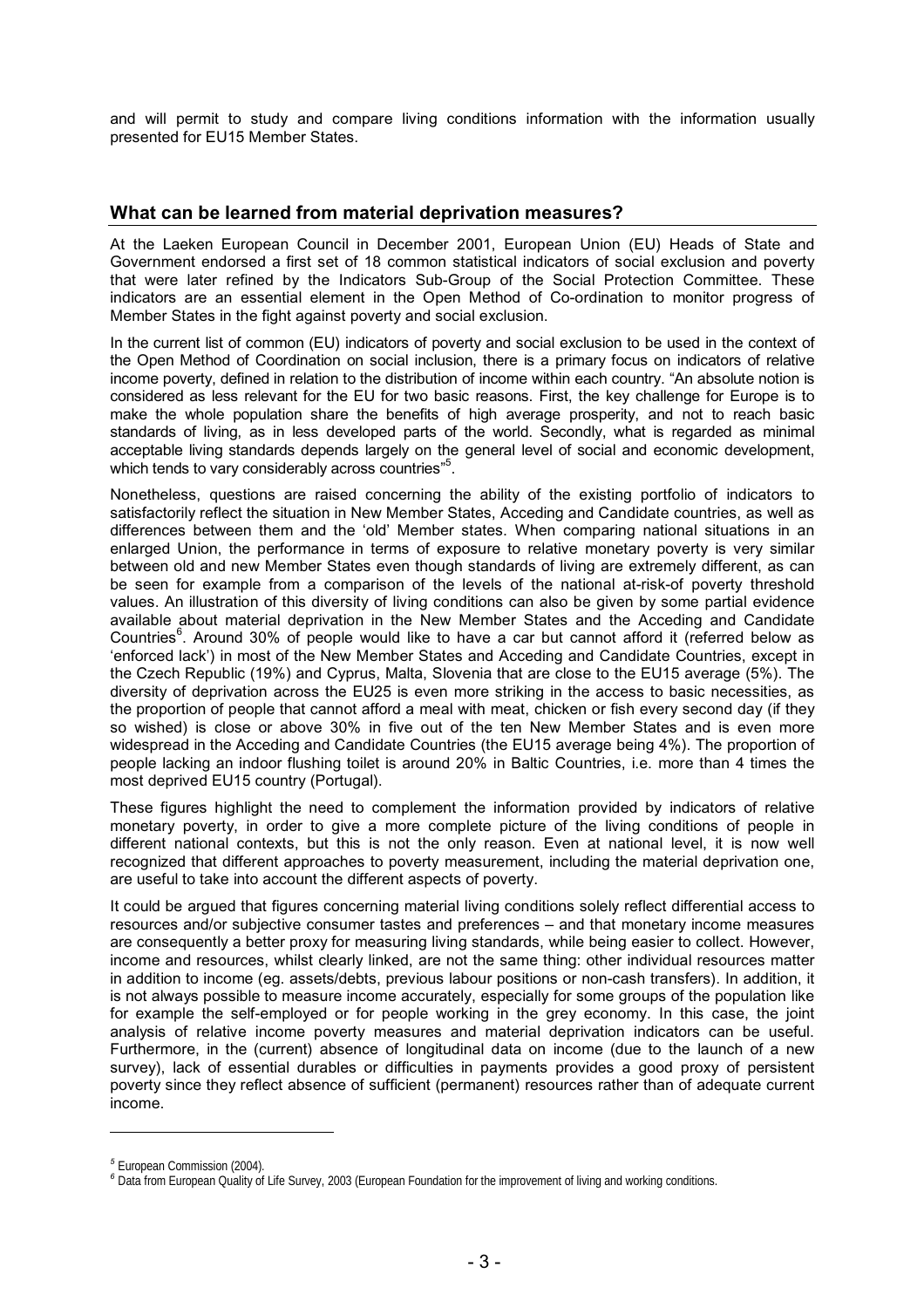This paper discusses the methodological options for the construction of this type of indicators, drawing from the existing literature, and presents some results on the basis on the new harmonised micro data 2004 EU-SILC. Furthermore, a methodology to assess the EU-SILC target variables on material deprivation will be proposed in order to make survey variables able to give a better overview on material deprivation in the enlarged Europe.

The development and use of material deprivation indicators is currently being discussed by the Indicators Sub-Group of the Social Protection Committee, with a view to further refining and consolidating the original list of common indicators adopted at Laeken. No clear agreement has yet been reached on them although a lot of progress has been made.

# **How to define material deprivation?**

In this paper, material deprivation is defined as the *enforced lack* of a combination of items depicting material living conditions, such as housing conditions, possession of durables, and capacity to afford basic requirements. It is worth highlighting that the proposed indicators are not indices of social exclusion that take account of all the dimensions of the phenomenon (i.e., access to the labour market, health, education, social participation, etc). They are simply intended to offer synthetic information on *material* living conditions in an enlarged Union.

To be chosen as a 'lifestyle deprivation' item, an item should ideally meet the following requirements<sup>7</sup>:

- (1) it reflects the lack of an ordinary living pattern common to a majority or large part of the population in the European Union and most of its Member States;
- (2) it allows international comparisons (i.e., it should have the same information value in the various countries, and not relate specifically to a 'national' context);
- (3) it allows comparisons over time
- (4) it is responsive to changes in the level of living of people.

Obviously, the availability and quality of the data is another important constraint that needs to be taken into account.

The first criterion relates to the degree of penetration of the item in the society. Townsend (1979) defined deprivation as the lack of socially-perceived necessities. Ideally, information on social perceptions about which items are considered as essential by the majority of the population should guide our choice. In the absence of such information, frequency controls on existing data that inform us about the degree of penetration of the items within a given country are taken as an indication of that country's preferences and social values.

The second criterion relating to comparability between countries is key to our methodological choices, as it can be applied more or less stringently. It can be argued that comparison of deprivation between countries does not require that each item has the same social value in each country. We could even imagine that different items are chosen in each country, as far as the information value contained globally in the basket of retained items measures the same thing, as is done in temporal consumer price indices $^{\rm g}$ . However, the use of a harmonised database with a limited set of variables prevents the feasibility of this approach. A country-specific weighting applied to the same set of items allows to take into account specific national hierarchy between items and specific behaviours or situations (see below).

The question of the temporal adequacy of the choices of the items is an essential one and can be linked to the fourth criterion as well. It is important to have in mind that the list of material deprivation items will need to be assessed regularly in order to ensure that they are representative of up-to-date consumption patterns in all Member States. On the occasion of the next revision of the EU-SILC regulation, there will be an opportunity to review some of the target variables and thus to adjust the list of deprivation items.

j

*<sup>7</sup> These criteria are a revised version of those proposed in Eurostat (2000). Some of them show clear filiations with the seminal work on material deprivation of Townsend (1979) and Mack and Lansley (1985).*

This approach is for example followed in INSEE (2005).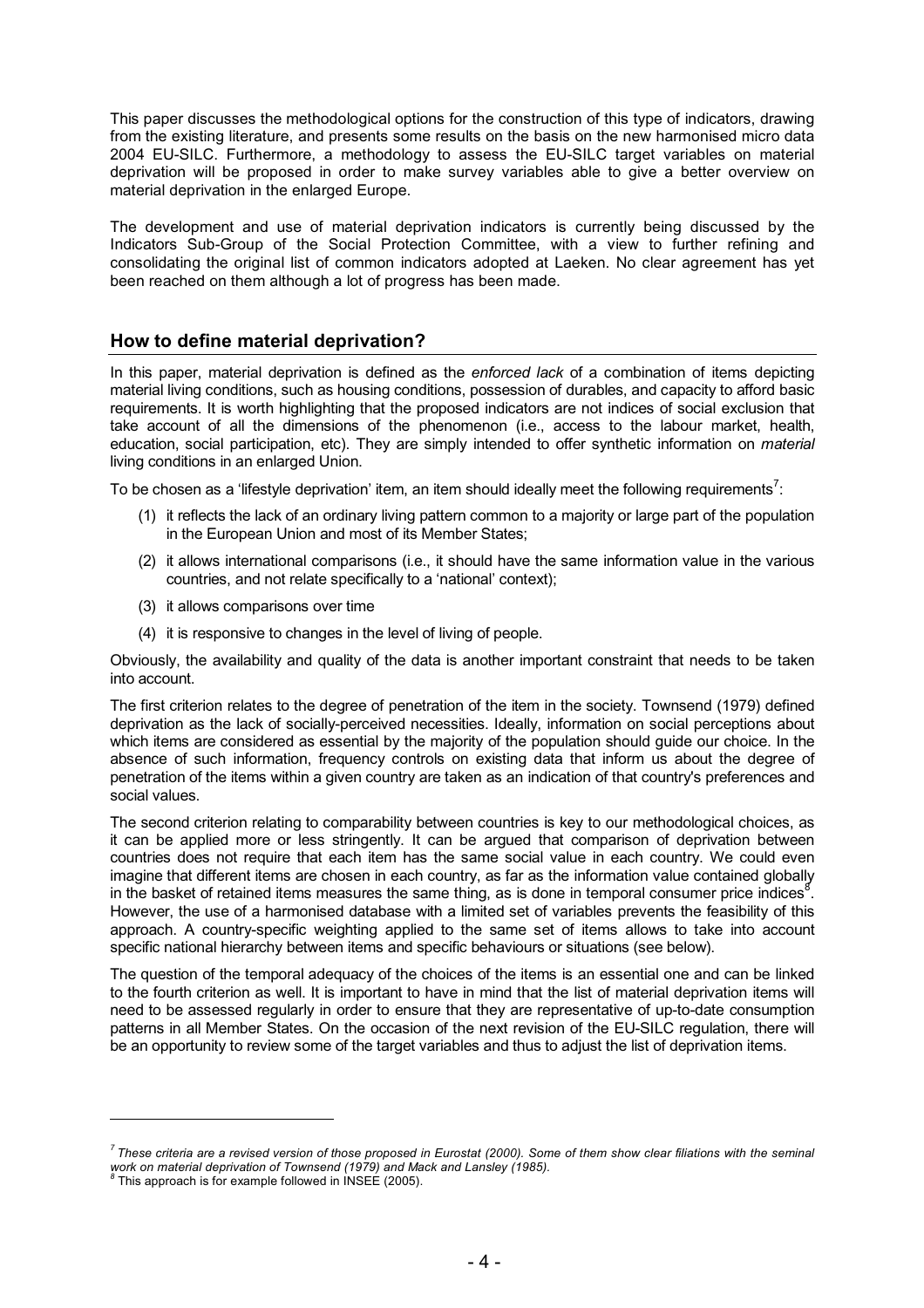# **What can be learned on material deprivation from the EU-SILC 2004 data?**

On the basis of items available in EU-SILC, and applying as far as possible, the criteria explained in the previous section, a list of items was chosen in order to illustrate material deprivation and poor housing in EU (see Figure 1).

Once this list of items chosen, a detailed presentation of deprivation shares for each single item could be considered as illustrative (see in statistical appendix Table A) but remains too detailed, making it hard to draw a comprehensive picture of deprivation in each country. To simplify the interpretation of the information available in the list of items and also to highlight any different patterns of deprivation determinants in different countries, it is useful to cluster the items in a limited number of dimensions of lifestyle deprivation. The logic of this approach is that the items should be used as indicative of their underlying dimension, more than measures of themselves. The information will therefore be aggregated by dimension, but the aggregation process will be stopped at the dimension level, as the construction of one single composite multidimensional indicator would lack transparency and homogeneity.

To do so, some technical choices have to be made. We can group items together according to the 'meaning' of their underlying characteristics on the basis of subjective criteria (for example all housing items together) or empirically through data analysis. Factor analysis is one technique that can be used to regroup a wide range of variables into a smaller number of dimensions. However, this technique is sometimes criticised (see for example McKay and Collard, 2003) as there is a certain degree of arbitrariness in the choice of items and the number of factors. Furthermore, as it is data driven, different solutions can be obtained from different samples or from the same sample over time. Despite such limitations, factor analysis remains a useful tool for exploring the underlying structure of data and was widely used, for example in ECHP data.

A first advantage of having access to the results of the new survey (EU-SILC) for 12 EU-15 Member States (plus Estonia and Norway) is to check the consistency of the results obtained through factor analysis between the new survey and the old one (ECHP). This can be done through confirmatory factor analysis (CFA) on the SILC-2004 data.

In an exploratory factor analysis (EFA), the structure of the latent factor model or the underlying theory is not specified a priori; rather data are used to reveal the structure of the factors. This technique was used to explore ECHP data and to highlight the dimension structure used in different ECHP publications<sup>9</sup>. In CFA, on the other hand, the precise structure of the factor model is assumed and tested. At this stage, the confirmatory approach is far more powerful than the exploratory one, as it allows for hypothesis testing of the factor structure adequacy that is planned to be used in the deprivation domain at the EU-level. A confirmatory factor analysis was then performed on available EU-SILC data and showed the consistency of the dimension structure highlighted on the ECHP. Following the dimension structure highlighted through factor analysis, the items are grouped in three dimensions, relating to 'economic strain', enforced lack of durables and housing, as presented in Figure 1.

Note also that factor analysis is usually based on Pearson correlations. However, there may be problems with using the Pearson correlations, for these assume that the variables are continuous and normally distributed. If the variables are discrete and even dichotomous, important categorization errors can result (see Dekkers (2003), page 6). Tetrachoric correlations could be more adapted to the binary nature of data used. To evaluate the sensitivity of our results to the correlations used, we followed Dekkers (2003) and used the matrix of tetrachoric correlations as the input for the CFA $^{10}$ . Results appeared to be robust. Table D, in annex, presents the fit statistics of the CFA, which are reasonably high and confirm that a structure in 3 dimensions can be accepted by the data, either when the CFA is performed country by country or on the pooled data. Oblique rotation was applied, implying the hypothesis that the dimensions are correlated. Table E, in annex, presents the covariance between dimensions, showing that being deprived in one dimension is positively correlated with deprivation in other dimensions. The highest correlation is between the economic strain and durables dimensions (0,8).

*<sup>9</sup>* The approach adopted here builds upon earlier work; see for example Callan, Nolan, Whelan (1993); Whelan, Layte, Maitre (2001); Eurostat (2003), Guio (2005b).

It has to be noted that estimators will be consistent, although the standard errors as well as the chi-square tests will be inconsistent.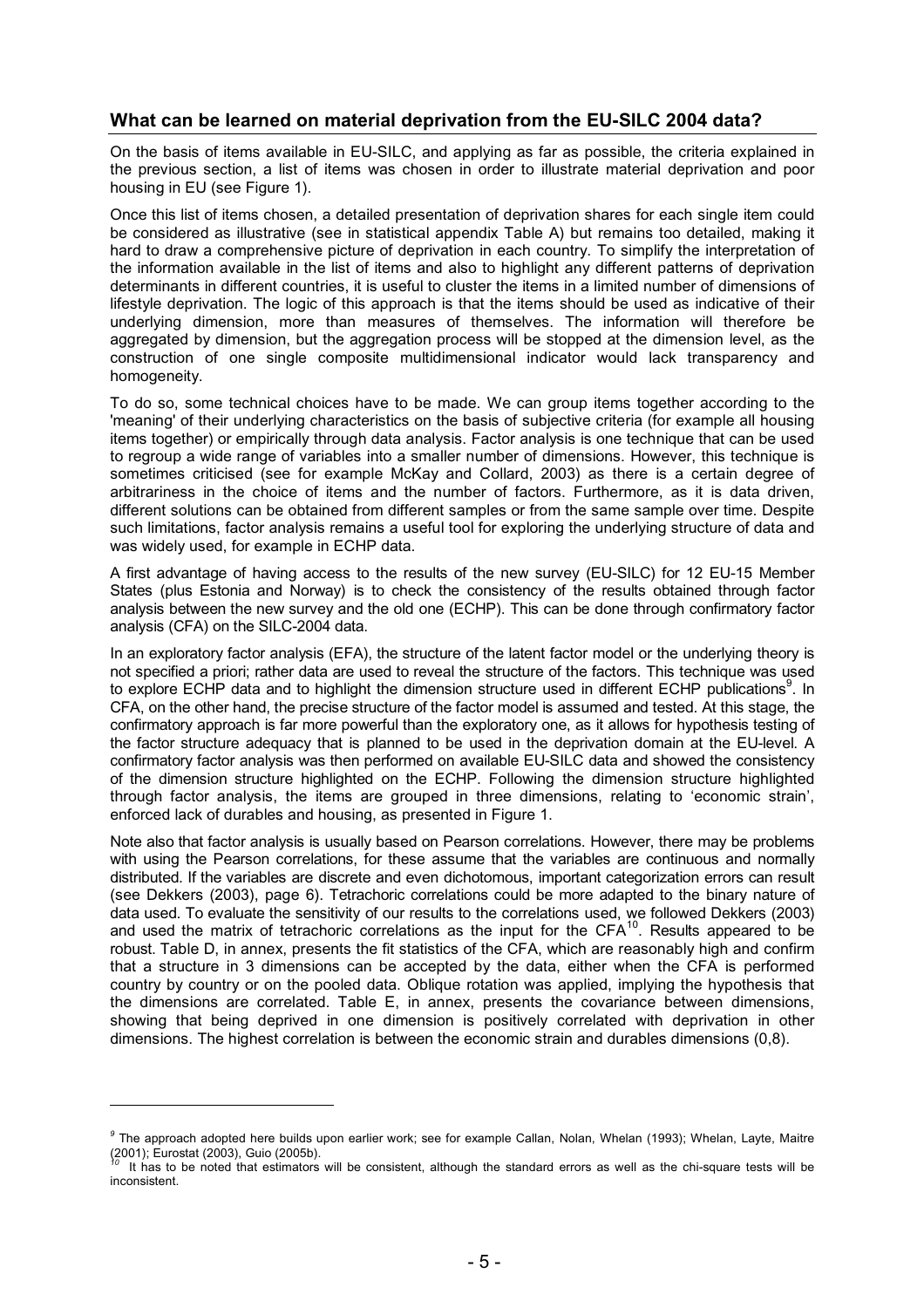As also presented in Annex D, information on economic strain and durables could also be combined with little loss of information and gain in simplicity<sup>11</sup>. This solution can not be rejected by the data analysis and offers the advantage in an EU context of presenting only two aggregations, one based on a larger set of commodities and activities whose access is linked to the financial strain encountered by the household, the other depicting the housing conditions (housing comfort and housing facilities).

The two- and three-factors solutions are alternatively used in this document.

# **Figure 1: dimension structure**



Notes: Similar items are not fully identical between the ECHP and EU-SILC. For example, the housing conditions items (Leaking roof or damp walls/floors/foundations or rot in window frames or floor) initially surveyed in three separate questions in the ECHP are now surveyed in a single question. The questions on difficulties of payments are surveyed in 3 questions in EU-SILC instead of 4 in the ECHP. The enforced lack of a telephone takes into account the mobile phone in EU-SILC.

Note that the dimension structure is not directly comparable to the one used in Guio (2005), due to the inclusion of two new EU-SILC variables (Capacity to face unexpected expenses and washing machine).

The *economic strain dimension* focuses mainly on affordability of some aspects of living standards (meal, home warm and holidays). Note specifically that, even if it can be discussed whether the enforced lack of holidays has to be considered as a social necessity in Europe, this item is highly correlated with the other constitutive items of the 'economic strain' dimension and appears as a good proxy of financial constraints. The items relating to the affordability to keep the home adequately warm is not perfectly comparable between countries in the 2004 survey. Some countries focused more on the *capacity* to keep the home warm instead of the *affordability* to do so.

For *durables*, the surveys permit to distinguish between lack of items (due to choice) or *enforced* lack of items (people would like to possess the items but cannot afford them). Only this latter group was considered as reflecting "deprivation", in order to exclude lifestyle preferences from the concept of deprivation. In doing so, we focus on items whose absence is attributed to limited resources rather than differences in taste and constraints such as ill health, location etc. It must however be kept in mind that individuals' expectations as to their material well-being tend to increase with income and to decrease with long term poverty (the so-called "adaptive preferences") and as a consequence poor people may declare not to need the goods they lack more often than wealthier individuals.

j

*<sup>11</sup>* As proposed in Atkinson, Cantillon, Marlier, Nolan (2005).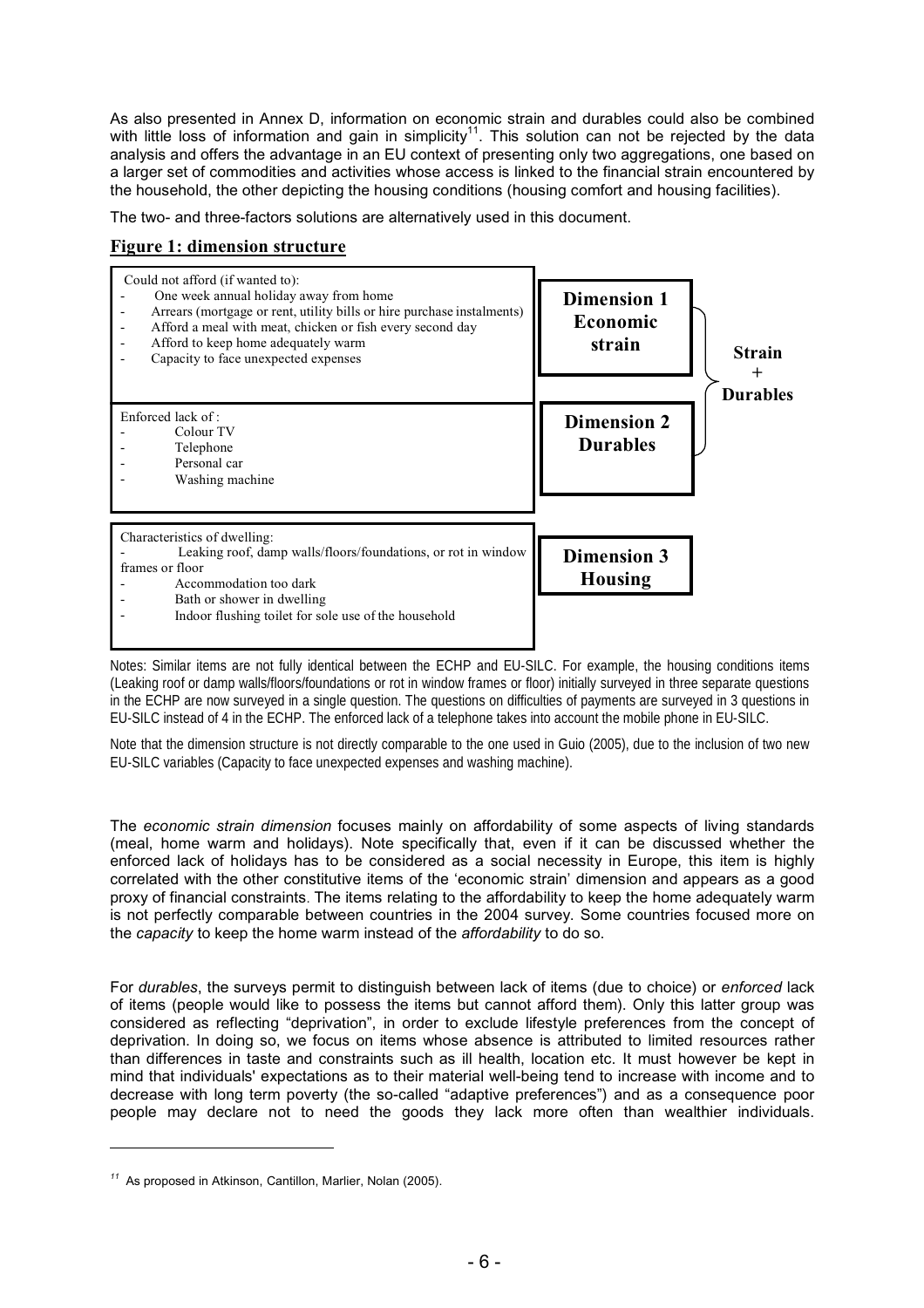Furthermore, people may not want to admit not being able to afford buying certain items. Therefore, it cannot be excluded that psychological phenomena or measurement issues introduce 'noise' in the measure of enforced lack of item. However, when possible, restricting our analysis to the enforced lack of items appeared crucial to focus on material deprivation. These questions are related to the more general question of choices and preferences. It cannot be excluded that people might choose in priority a pattern of consumption not considered as essential by the analysis and can not afford the list of items retained $12$ .

Some items available in the surveys are based on *subjective information* of the respondent. On the one hand, subjective questions can be culturally influenced and require caution in international comparison; and the aforementioned "adaptive preferences" also need to be kept in mind. On the other hand, social exclusion influences and is influenced by the perceptions of people, not only by "objective" rules or external judgement on a person's situation. Dropping the subjective items, as a choice of principle, might lead to a measure disconnected with the reality as lived and perceived by people. This could especially be the case if the list of "concrete" items that we think people should be able to afford is not well adapted to the social preferences of the society and their evolution.

The potential criticisms of including subjective items holds true, to a certain extent, for the majority of deprivation items presented in this paper, but the subjective element is probably predominant in some variable like the subjective assessment of the people own economic situation (as the item related to the ability "to make ends meet"). It was therefore decided not to use such item, but to test the inclusion of a new EU-SILC variable on the "Capacity of the household to face unexpected required expenses" (as this variable does not depend on the consumption goals, even in case of adaptive preferences, and is only weakly influenced by the psychological state and the cultural background of individuals).

From SILC 2005, this variable is based on a harmonised definition, however, the adequate definition could not be applied from 2004. Specially, in Estonia, for the first survey year, instead of defining the amount of the unexpected expense as the monthly poverty threshold (1600 kroons), a lower amount (1000 kroons) was chosen as a reference. This therefore underestimates the proportion of people deprived in Estonia and will be corrected in next data collections.

A shortage of space item was constructed on the basis of the ratio between the number of people in the household and the number of rooms in the dwelling. As in the ECHP, the factor analysis shows that this item is poorly correlated with the other items in the list (and tends to be weakly loaded to the economic strain dimension). This item is therefore not included in the set of housing items discussed in this paper but will eventually be included in the next versions of the indicators, as most of the Member States consider this information as a crucial one.

Among deprivation items available in the database, *environmental* information (like reports of vandalism, crime or pollution) could have been integrated in the analysis. The factor analysis showed clearly that these items are grouped together in one separate dimension, not mixed with the housing one. However, data analysis revealed no systematic relationship between poverty and these items or between other dimensions and the environmental one, as such problems can reflect urban social problems that can affect the whole society rather than just the poorest groups.

j

<sup>&</sup>lt;sup>12</sup> See for example INSEE (2005) and Willitts M. (2006).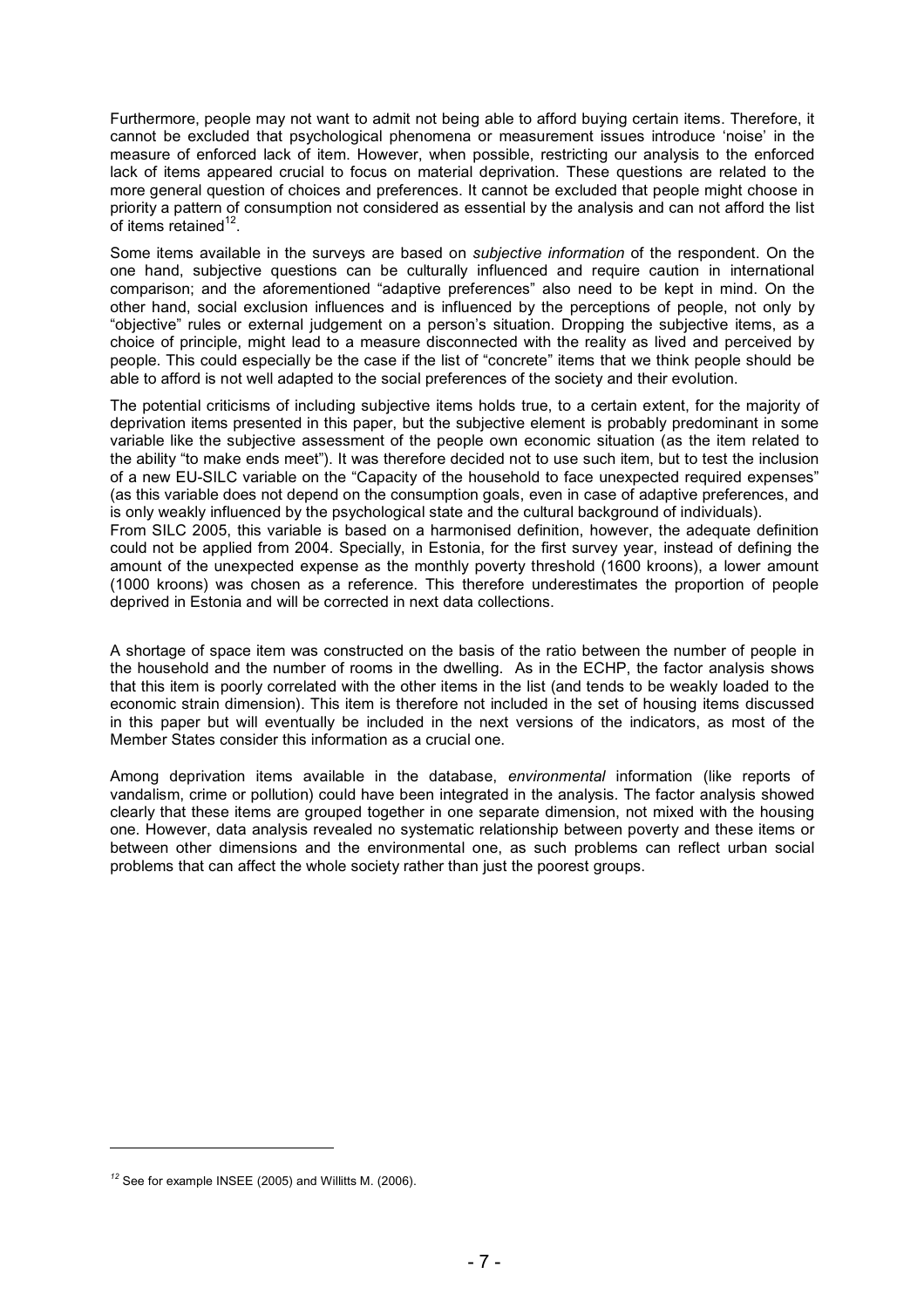# **1. Some simple results:**

On the basis of deprivation proportions (see Table A and B in statistical appendix), we can consider a person as deprived in each dimension if he/she lacks at least a minimal number of items. Although arbitrary, this approach permits the computation of deprivation rates in each dimension. This type of indicator has the advantage of transparency and furthermore takes into account the accumulation of deprivations at individual level. Note also that the value of these measures depends on the total number of items taken into account in the dimension. The larger the number of items, the higher the probability to be deprived.

Table 1 presents the share of the population affected by at least 2 problems in the economic strain dimension, lacking at least 1 durable, suffering from at least 2 problems in the combined strain/durables dimension and from at least one housing problems<sup>13</sup>.

*Table 1: Share of people affected by material deprivation in each dimension* 

| People lacking:                               |  |  |  |  |  | AT BE DK EE ES FI FR GR IE IT LU NO PT SE |  |
|-----------------------------------------------|--|--|--|--|--|-------------------------------------------|--|
| Economic strain (at least 2 out of 5 items)   |  |  |  |  |  | 16 22 11 28 32 18 33 39 16 27 8 10 44 11  |  |
| Durables (at least 1 out of 4 items)          |  |  |  |  |  | 6 9 10 34 7 10 11 13 11 5 1 6 16 6        |  |
| Econ. Str. + dur. (at least 2 out of 9 items) |  |  |  |  |  | 17 24 14 44 33 21 34 42 19 28 9 12 46 13  |  |
| Housing (at least 1 out of 4 items)           |  |  |  |  |  | 14 23 12 46 29 9 22 24 17 27 20 11 39     |  |

Source: Eurostat, EU-SILC survey year 2004. Reference population: people aged 0+. Figures are rounded.

The figures presented in Table 1 show large variations across countries in terms of the share of people affected by problems of material deprivation, depending on the dimension:

In the economic strain dimension, around 10% of the population suffers from at least two problems in Denmark, Luxembourg, Norway and Sweden, whereas the share is much higher –40% and over - in Portugal or Greece.

In the durables dimension, the enforced lack affects a smaller proportion of the population ranges from 1% in Luxembourg to 34% in Estonia. The deprivation in the durables dimension is mainly influenced by the enforced lack of a car (see Table A in statistical appendix).

In terms of housing deprivation, the proportion of people facing at least one housing problems ranges from 9% (FI, SE) to 46% in Estonia; it is 39% in Portugal.

### **2. Comparison between income poverty and material deprivation**

In order to illustrate analysis that can be performed on the basis of deprivation indicators, Figure 2 compares the proportion of people deprived in the combined strain/durables dimension, with the monetary poverty risk, by country<sup>14</sup>.

In the least deprived countries (LU, NO, SE, DK, AT), the deprivation rate is comparable to the poverty risk rate and conversely, the most deprived countries (PT, EE, GR, FR $^{15}$ , ES, IT) face deprivation far higher than their poverty risk levels. This would mean that measuring poverty and social exclusion through material deprivation indicators based on a common set of items independently of their distribution across the population (contrarily to a relative measure) shows a much greater diversity of national situations than would be inferred on the basis of the relative poverty risk indicator.

<sup>&</sup>lt;sup>13</sup> Note that these figures are not directly comparable to the one presented in Guio (2005b), due to the inclusion of the two new EU-SILC variables (Capacity to face unexpected expenses and washing machine).

*<sup>14</sup> Estonian microdata were only validated in February 2006 and were not used to produce official indicators for Open Method of Coordination (still based on national HBS).*

*<sup>15</sup> For EE and FR, see notes below Table A in annex.*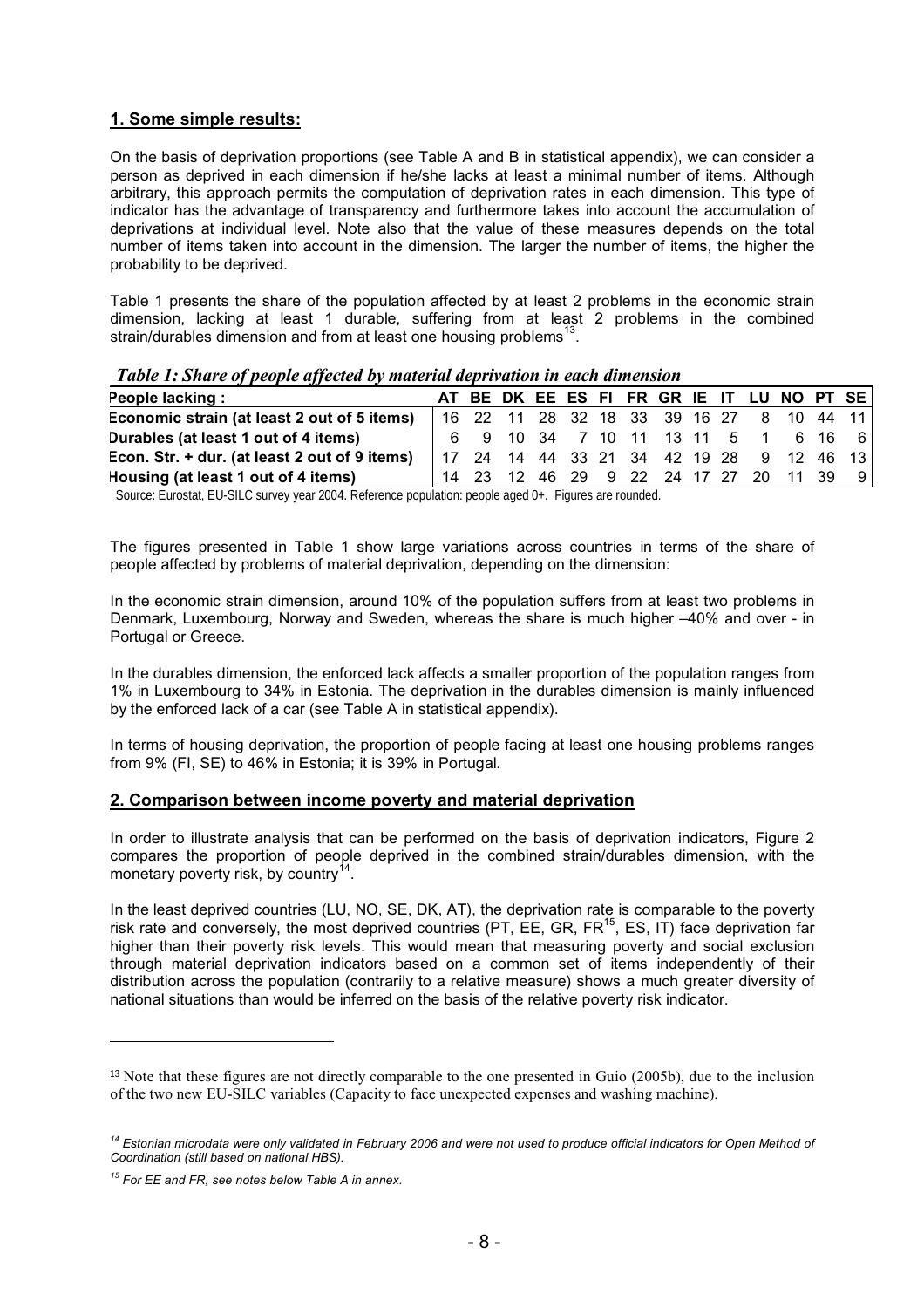In Figure 2, note also the case of Ireland where the deprivation level (this is true for all the dimensions, see Table 1) is lower than could be expected on the basis on the poverty risk rate. This would tend to confirm that the economic situation in Ireland impacts positively on the material living conditions of people, even if, in relative terms, the income situation of some individuals has not kept up with the overall rapid growth in the country and is still below the at-risk of poverty threshold.

The countries ranking according to the two approaches also differ for France, Finland and Belgium (where there is more deprivation than monetary poverty).



#### *Figure 2: % of people lacking at least two items in the economic strain + durables dimension, compared to the proportion of people at risk of poverty*

Source: Eurostat, EU-SILC survey year 2004. Reference population: people aged 0+.

The overlap between poverty and deprivation can also be deepened through consistent poverty measures, i.e. by focusing on people facing deprivation and relative income poverty (intersection approach). This could help to exclude from the "poor" population those people for whom there are deprivation or income mis-measurements, people receiving low income but avoiding deprivation or people facing deprivation but receiving income above the threshold. Table 2 presents these figures, as well as the at-risk-of poverty rate of the people considered as 'deprived', and the deprivation rate of 'poor' people (these two figures can be easily deducted by the ratio between the consistent poverty rate and either the poverty rate or the deprivation rate).

*Table 2: Proportion of the population 'poor', lacking at least 2 items in the strain + durables dimension, and suffering from both problem, %*

|                                   | AT | BE DK    |      |    | EE ES FIFR GR |     |    |                    |     |          | IE IT LU NO PT SE |    |      |
|-----------------------------------|----|----------|------|----|---------------|-----|----|--------------------|-----|----------|-------------------|----|------|
| Consistent poverty                |    |          |      |    | 8 3 13 11     |     |    | 5 9 14 8 11 4 3 14 |     |          |                   |    | - 31 |
| Poverty rate among the 'deprived' |    | 31 32 24 |      |    |               |     |    | 30 34 26 27 33     |     |          | 45 40 45 28 32    |    | -241 |
| Deprivation rate among the 'poor' |    | 53       | - 31 | 67 | 56            | -50 | 69 | 68                 | -41 | 59 35 31 |                   | 69 | 31I  |

Source: Eurostat, EU-SILC survey year 2004. Reference population: people aged 0+.

The consistent poverty share (consistent poverty in proportion of poverty rate) varies between 30% (in DK, SE, NO) to more than 60% (PT, EE, GR). This means that in the most deprived countries, the majority of the 'poor' are also 'deprived'. However, the opposite is far from being true. A non negligible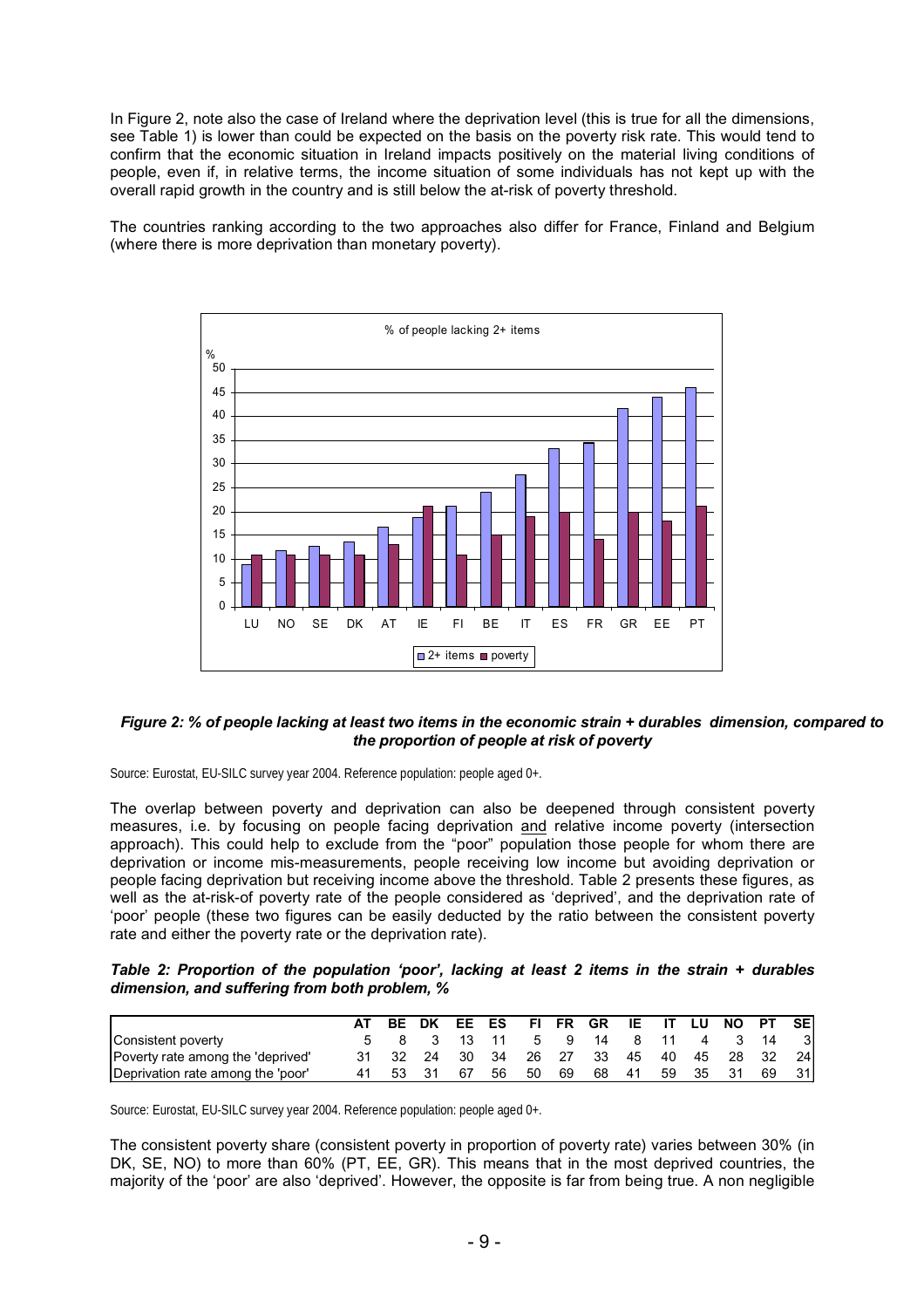proportion of the population deprived is not 'consistently poor'. Indeed, in proportion of the deprivation rate, the consistent poverty share attains around 20-30%, except in Ireland, Luxembourg or Italy (40% or more). In the other New Member States, one can expect that the consistent poverty approach would also focus on only a limited subset of the population facing deprivation, as the level of relative monetary poverty is close to the EU average in these countries. However, in the enlarged Union, the figures show that the deprivation level is far from being comparable between countries, with even the 'poorest' in 'rich' countries facing a lower deprivation level than the 'richest' in 'poor' countries<sup>16</sup>. Therefore, restricting the use of a deprivation measure by combining it with a monetary relative criterion risks to hide the diversity of social and economic development levels among EU25 Countries. It seems therefore preferable, at this stage, to present the monetary and non-monetary measures separately.

# **3. A focus on children: are they more at-risk of deprivation than the total population?**

|                        |                 | ΑT              |    | ВE              |    | DK                                                                                                                                     |    | EE              |                 | ES              |                  | FI.             |    | FR              | GR |                 |    | IE              |    |    |                | LU              |                 | NO |    | РT              | SE |           |
|------------------------|-----------------|-----------------|----|-----------------|----|----------------------------------------------------------------------------------------------------------------------------------------|----|-----------------|-----------------|-----------------|------------------|-----------------|----|-----------------|----|-----------------|----|-----------------|----|----|----------------|-----------------|-----------------|----|----|-----------------|----|-----------|
|                        |                 |                 |    |                 |    | ALL 0-15 ALL 0-15 ALL 0-15 ALL 0-15 ALL 0-15 ALL 0-15 ALL 0-15 ALL 0-15 ALL 0-15 ALL 0-15 ALL 0-15 ALL 0-15 ALL 0-15 ALL 0-15 ALL 0-15 |    |                 |                 |                 |                  |                 |    |                 |    |                 |    |                 |    |    |                |                 |                 |    |    |                 |    |           |
| <b>Economic strain</b> |                 |                 |    |                 |    |                                                                                                                                        |    |                 |                 |                 |                  |                 |    |                 |    |                 |    |                 |    |    |                |                 |                 |    |    |                 |    |           |
| $2 + 1$                | 15              | 17 <sup>1</sup> | 22 | 29              | 11 | 13                                                                                                                                     | 28 | 31              | 32 <sup>2</sup> | 30 <sup>1</sup> | 18               | 24              | 32 | 37              | 39 | 33 <sup>1</sup> | 16 | 22              | 27 | 28 | $\overline{9}$ | 13 <sup>l</sup> | 10 <sup>°</sup> | 13 | 42 | 44              |    | $12$ $15$ |
| <b>Durables</b>        |                 |                 |    |                 |    |                                                                                                                                        |    |                 |                 |                 |                  |                 |    |                 |    |                 |    |                 |    |    |                |                 |                 |    |    |                 |    |           |
| 1+1                    | 6               | 6               | 9  | 10 <sup>1</sup> | 10 | 9I                                                                                                                                     | 34 | 31              |                 |                 | 10 <sup>10</sup> |                 | 11 | 13 <sup>1</sup> | 13 |                 | 12 | 12 <sup>1</sup> | 5  |    |                |                 | 6               | 51 | 16 | 17              | 6  |           |
| <b>Housing</b>         |                 |                 |    |                 |    |                                                                                                                                        |    |                 |                 |                 |                  |                 |    |                 |    |                 |    |                 |    |    |                |                 |                 |    |    |                 |    |           |
| $1+$                   | 14              | 14              | 23 | 23              | 12 |                                                                                                                                        | 47 | 48              | 29              | 28              | 9                | 9               | 22 | 22              | 24 | 20              | 17 | 17 <sup>1</sup> | 27 | 27 | 20             | 23              | 11              | 13 | 39 | 37 <sup>l</sup> | 9  | 9         |
| Poverty                |                 |                 |    |                 |    |                                                                                                                                        |    |                 |                 |                 |                  |                 |    |                 |    |                 |    |                 |    |    |                |                 |                 |    |    |                 |    |           |
|                        | 13 <sup>1</sup> | 15              | 15 | 17              |    |                                                                                                                                        | 18 | 20 <sub>1</sub> | 20              | 24              | 11               | 10 <sup>1</sup> | 14 | 14 <sup>1</sup> | 20 | 20              | 21 | 22              | 19 | 26 | $-11$          | 18 <sup>1</sup> | 11              | 8I | 21 | 23              | 11 | 11        |

*Table 3: Deprivation rate, in each dimension, children and total population*

Source: Eurostat, EU-SILC survey year 2004. Reference population: people aged 0+ and aged 0-15.

On the basis of the indicators breakdowns, it can also be evaluated whether deprivation and monetary relative poverty offer a similar diagnosis on the relative position of different risk groups. An example is provided in Table 3 where figures for children and the total population are compared.

On this basis, it seems that the different approaches may offer a different assessment on children relative risk, depending on the country and the dimension (the three dimensions structure is used in order to eventually highlight different age patterns in the durables and strain dimensions). Significant difference between children and the total population are coloured (confidence intervals were computed by linearization of the difference between the deprivation/poverty rates by age). The darker colour highlights differences at the children advantage

In the strain dimension, children are generally more at risk than the total population (except in Greece and Spain), indicating that the presence of children in the household can increase financial constraints. Not only have children higher probability of deprivation, but they often also have higher probability of cumulating these deprivations<sup>1</sup>

In the durables dimension, children tend to be equally or even less deprived (EE, FI, GR) than the total population. In the housing dimension, differences are rarely significant, except in Greece and Portugal (where children face less deprivation than the total population) and in Luxembourg (and to a lesser extent in Denmark and Norway) where the reverse situation is true. This would mean that, despite potentially higher financial difficulties, households with children try to guard their family against housing discomfort and enforced lack of durables.

In terms of comparison of the children relative performance between deprivation and monetary approaches, Table 3 also indicates that:

• In Denmark, Finland, Ireland, Sweden and Norway the children are more deprived (at least in the strain dimension) than the whole population although they were considered as less or

*<sup>16</sup>*This is confirmed by data presented in European Foundation for the Improvement of Living and Working Conditions (2004). *17 See for similar conclusions Hussain M.A. (2002).*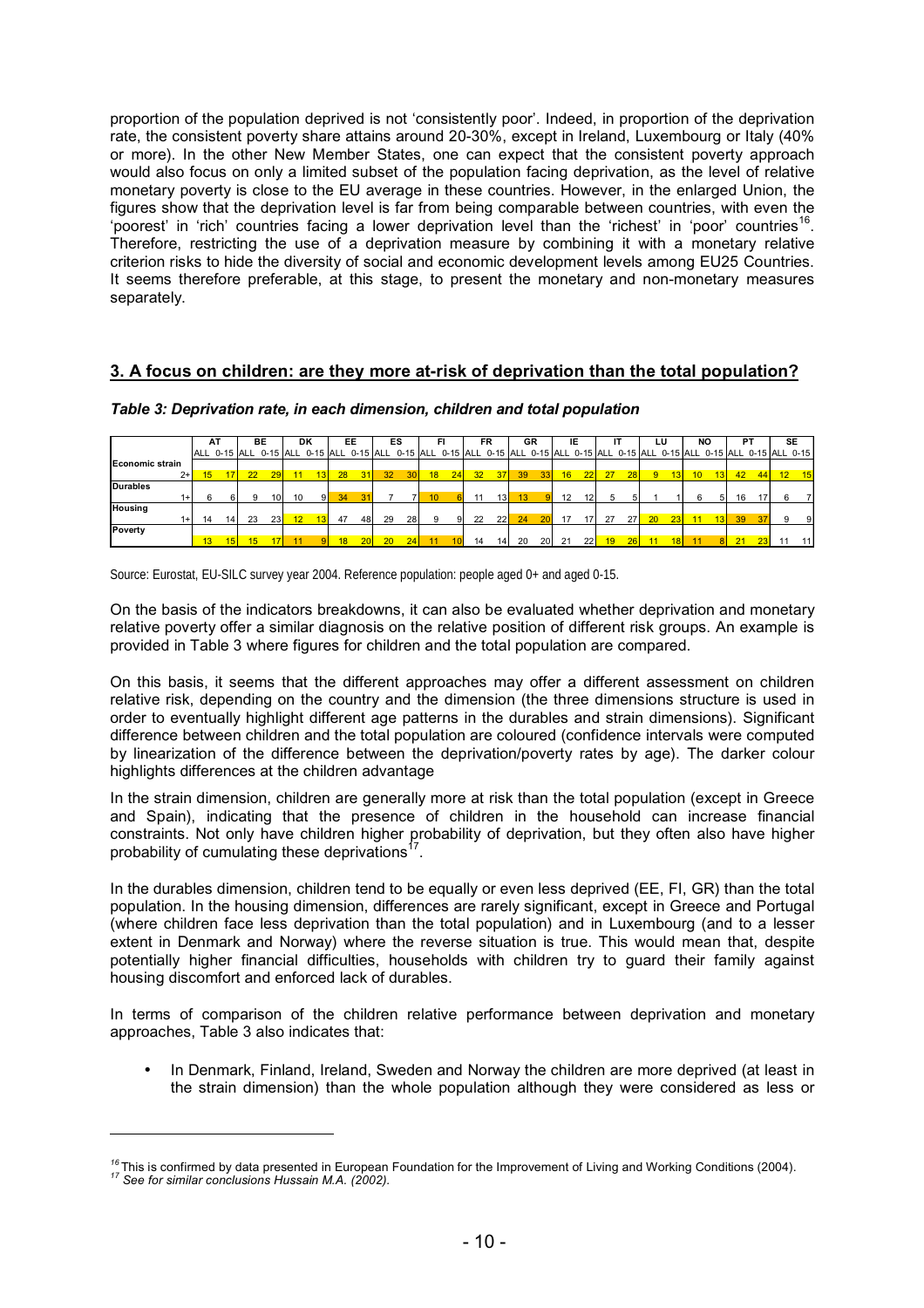identically poor. In these countries, the deprivation approach therefore highlights children relative risks, which were not apparent in the relative monetary poverty approach.

- In Luxembourg, the higher risk faced by children is confirmed by the monetary poverty and the economic strain and housing deprivation.
- In Italy, Belgium, Austria, the gap is significant in the deprivation dimension and in the monetary approach.
- In Portugal, children slightly higher risk than the whole population in the economic strain and poverty dimension, but face better housing conditions
- In Spain, although children have more probability of being monetarily poor than the whole population, they have slightly less risk of deprivation than the total population.
- In Greece, children face less deprivation risk than the whole population (whatever the dimension), although there are considered as equally poor. Note however that, even if Greek children face less risk than the whole population, one third of them live in family with at least two economic strain difficulties, against 13% in Denmark, Luxembourg or Norway.

### **4. Does each deprivation item have the same importance?**

The above figures result from a simple count of the items of deprivation over the population. The main advantage of this approach is to facilitate the interpretation of the results and to avoid having to make decisions about which items are more relevant for measuring individuals' material deprivation. However, this makes the implicit assumption that each item has the same importance in terms of deprivation. This can be questioned, which is why the use of weights could be considered.

These weights could be established on the basis of social views on what is more desirable or even necessary, i.e. goods considered as necessary by a larger proportion of the population should receive greater weights. However such information is not easy to collect and is not always available in surveys.

An alternative method for constructing weights is to weight each item by a function of the proportion of persons who do possess the item in the country<sup>18</sup>. The idea is that the higher the proportion of people who have the item, the more likely a person not being able to afford the item (but wanting it) will feel deprived.

This prevalence weighting approach can be summarized as follows: in each dimension, the deprivation score (*uj*) for each individual (j) in the sample equals the sum over the items (X*ij*) weighted with  $w_i$ , i.e. the ratio between the proportion of people having the item i ( $h_i$ ) over the whole population and the sum of the proportion of "haves" for all items in the dimension (see formula 1).

**Formula 1:**

-

$$
u_j = \sum_{i=1}^{I} w_i X_{ij}
$$
  
where  $w_i = \frac{h_i}{\sum_{i=1}^{I} h_i}$   
and  $\sum_{i=1}^{I} w_i = 1$ 

Different functions of weights were tested. First, weights were based on a linear function of the proportion of 'haves' (see formula 1) and secondly we tried to use a weighting structure which still varies positively with the proportion of "haves" as desired, but which gives higher weights to items with higher proportions of 'haves' and introduce higher variability between items (the weights are based on

*<sup>18</sup>*See for a similar approach: Tsakloglou and Papadapoulos (2001); Whelan et al. (2002); D'Ambrosio, Gradin (2003); Muffels, Fouarge (2004); Förster (2005).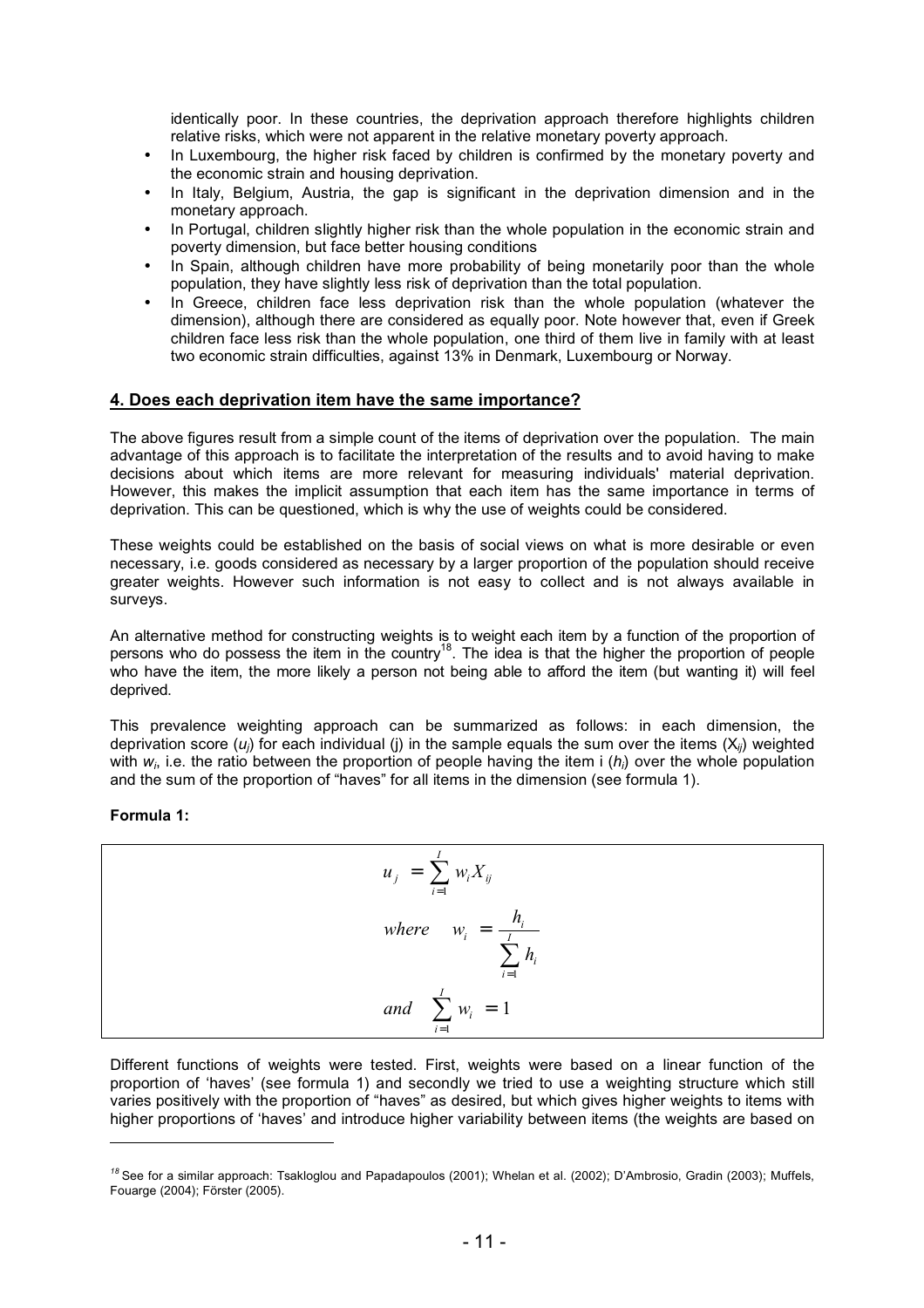the coefficient of variation of each deprivation item)19. However, as both types of weights gave similar results, we preferred to use the simplest (non linear) form of weights, which give results more easily understandable.

Like for the indicator of relative monetary poverty, one important question is related to the choice of the reference population. We made the hypothesis that, in evaluating their material situation, respondents are influenced most by their perceptions of how they are doing compared to others in their own country, even if it might be argued that, in the European Union, comparisons would extend beyond national border lines<sup>20</sup>. The set of different weights is common to all individuals in the country (see annex F).

The question of weighting or not can also receive a different answer depending on whether we only focus on basic needs or on a larger set of items. It can be easily argued that access to some items has the same normative value, whatever the country and whatever the proportion of 'haves' in the country, if these items are considered as essential. For such items, the unweighted approach could be preferable. It could be argued, for example, that (most of) the items in the housing dimension are in this case<sup>21</sup>.

Figure 3 presents the mean indices by country, either weighted or unweighted, for the economic strain dimension. Each mean index is constructed as a (simple/weighted) average of the deprivation shares in the dimension, normalised by one. The mean score can be interpreted as the mean percentage of deprivation suffered by people. The nearer the index is to 0, the less deprived people are (on average). The figures can be read as follows: in Portugal on average, people miss almost 17 percent of the 9 items of the strain+durables dimension. When we take into account the weights, the average weighted score indicates that people miss 13 percent of the weighted sum of items in the dimension.

The introduction of weights decreases the national values of the aggregated index for the most deprived countries. This is due to the fact that weights give less importance to the most frequently deprived items. The highest difference concerns Estonia, Greece and Portugal, where the importance of the less possessed items (not having a week holiday, not keeping the home adequately warm, the enforced lack of a car) is decreased a lot in the weighted approach, as a majority of people lack these items (see Annex F). The weighted approach can therefore modify the ranking order of the countries.



#### *Figure 3: Mean weighted/unweighted composite index of the economic strain + durables dimension*

Source: Eurostat, EU-SILC survey year 2004. Reference population: people aged 0+. Indexes were normalised to 1.

<sup>&</sup>lt;sup>19</sup> For proportion, the coefficient of variation is the square root of the ratio of proportion of "haves" and the proportion of "haves" not". See Eurostat (2003) for a similar proposal

*<sup>20</sup>* Whelan C, Layte R, Maitre B, Nolan B (2001).

*<sup>21</sup>* As suggested for instance by Atkinson, Cantillon, Marlier, Nolan (2005).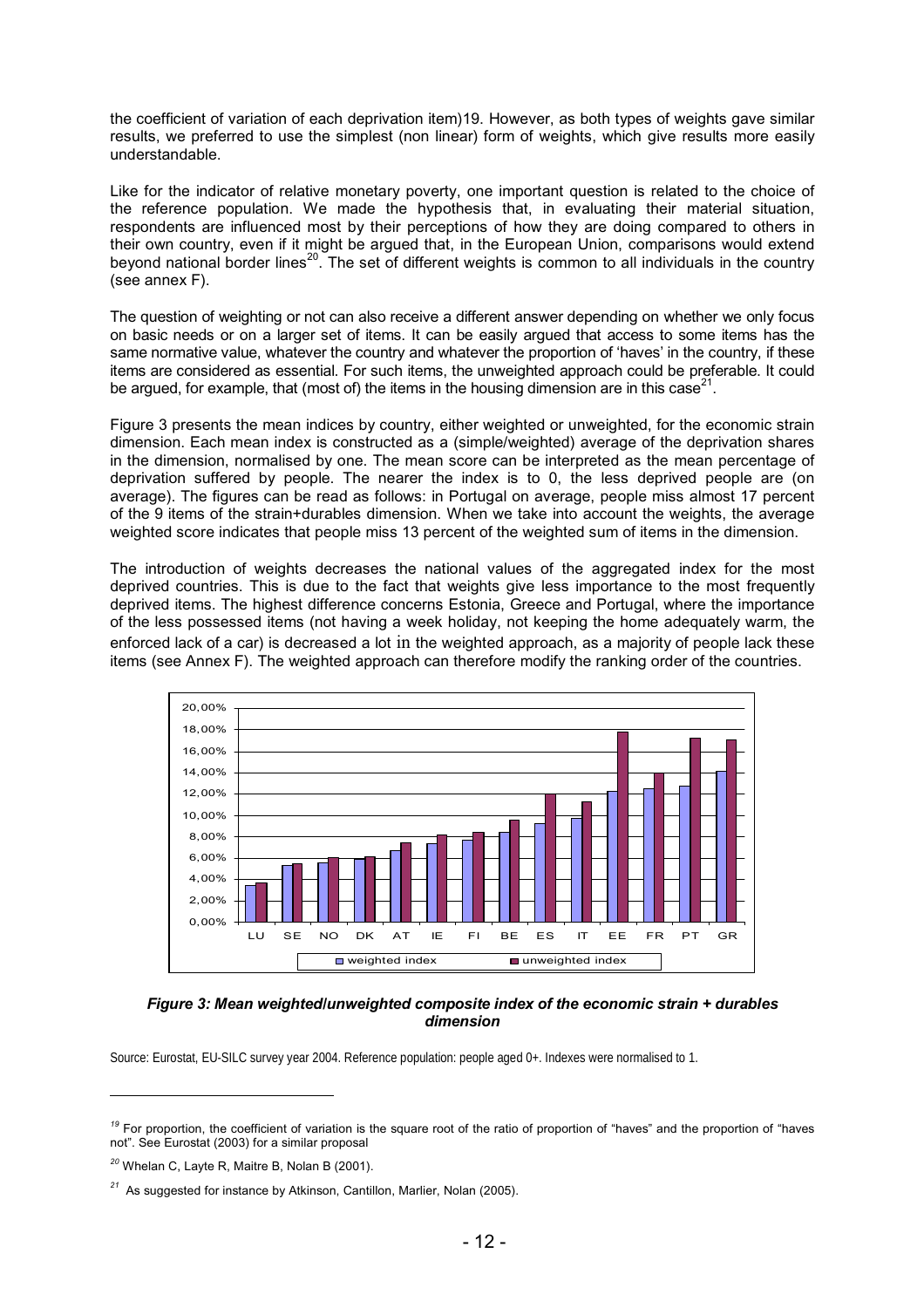If we accept the assumption that expectations about how much an item constitutes a (social/national) "necessity" depends on the extent to which the item is possessed in the country, a weighted approach is the right way to take into account national differences in the hierarchy of items in the enlarged union. This attenuates the "absolute" aspect of the measures of deprivation used so far, by taking into account the national differences in the relative importance of items. It is however less transparent, more difficult to interpret than an 'absolute' un-weighted measure. Both measures could therefore be used jointly and offer useful information on both aspects ("absolute" and relative) of deprivation.

This interpretation is however not as transparent as the information provided by a headcount and is not easily communicable. This could however be the object of deepened punctual studies.

# **How can EU-SILC be improved to better measure material deprivation in the EU?**

The current list of items in EU-SILC is mainly a (limited) subset of ECHP items22, chosen by national statistician among items considered as better reflecting living conditions in Europe. This limited number of items available in SILC is the main constraint hampering the further development of indicators of material deprivation to be used at EU level. A too small number of items may lead to selecting which part of the deprived population will be monitored, and this selection might impact differently on results country by country. In addition, in the context of the EU enlargement, questions on the adequacy of the current list of EU-SILC variables to depict correctly material deprivation in the enlarged Europe are regularly put on the table. Therefore we would ideally need a choice of items for each dimension that is large enough and captures all key material deprivation situations that we want to monitor in a comparable way across countries. This selection of items might be partly based on a "reasoned" choice that would clarify the meaning of the dimensions identified through the factor analysis.

Such a reasoned choice, as opposed to a choice of items based on prevalence, could in particular draw on

- the in-depth analysis (of the kind presented in the first part of the document) of the EU-SILC results for all EU Member States(available early 2007),
- a consensus survey run across all EU member States. Such a survey, run through the Eurobarometer tool, will inform us on what items are considered by EU citizens as necessities in their country (a Eurobarometer survey is planned for the beginning of 2007).
- relevant national expertise, since it is necessary to assess the normative value of items in each national context. Such expertise could also usefully bring about the views of those EU citizens that have experienced poverty and/or social exclusion<sup>23</sup>.

At its 23 October 2006 meeting, the Indicators Sub-Group of the Social Protection Committee (ISG) has validated such an approach and welcomes the Commission's proposal to set up a task force gathering both members of the Income and Living Conditions Statistics working group and of the ISG.

The Task Force will

-

• Propose an indicator for the "economic strain + durables" dimension based on the currently available items before the summer 2007 (for possible inclusion in the next OMC reporting exercise)

*<sup>22</sup> Only two new items were introduced in the list (the affordability to possess a washing machine and the capacity to face unexpected expenses).*

*<sup>23</sup> The conclusions of the June 2006 Austrian presidency meeting: "Fifth European meeting of people experiencing poverty, Brussels, 12-13 May 2006: 'How do we cope with everyday life?"' could usefully feed into the reflection.*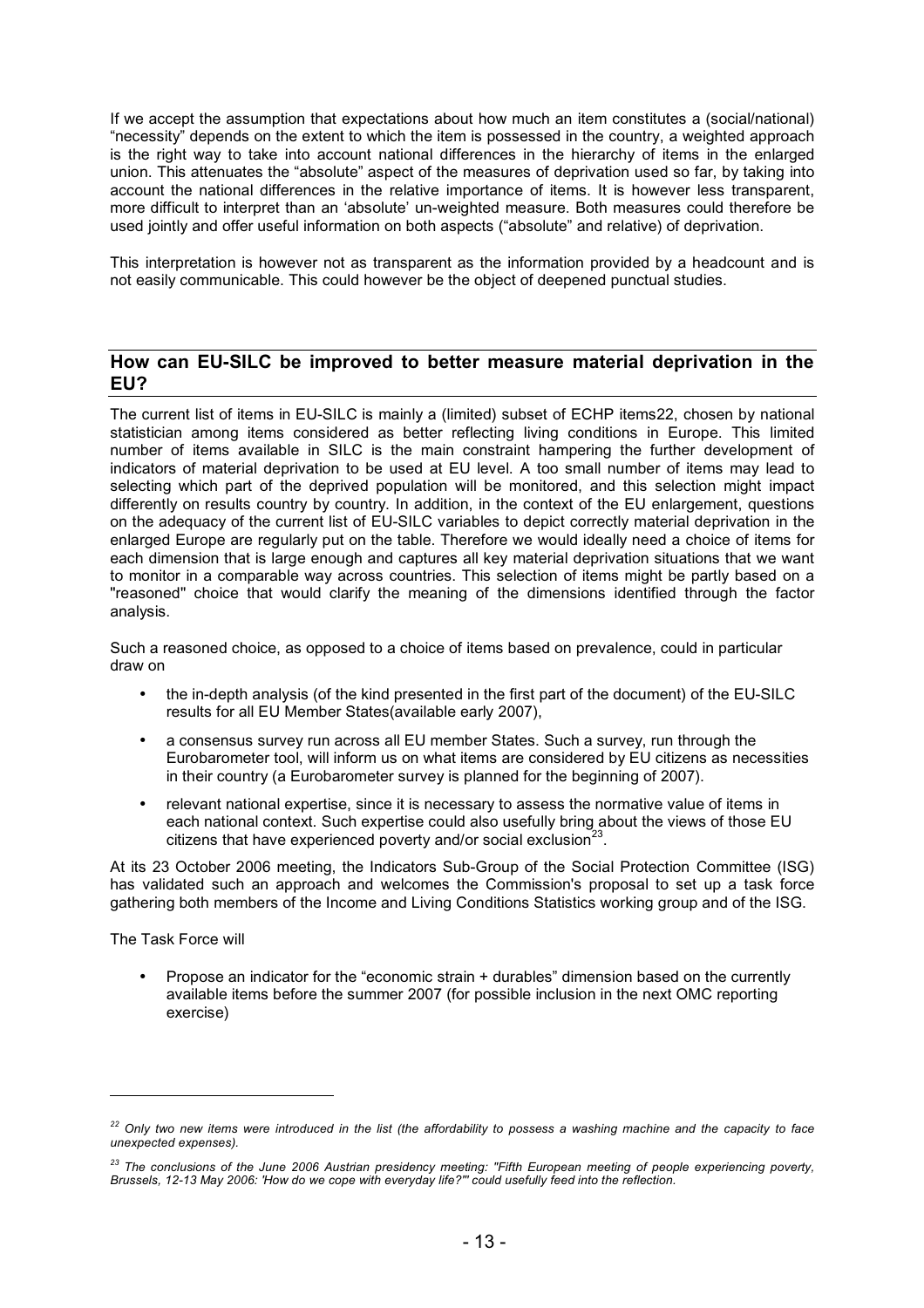- Test the possibility to build an indicator using the current housing items available and make concrete proposals to better exploit the existing SILC information on housing (including data on housing costs and from the 2007 SILC module that will be available at the end of 2008).
- Propose a reasoned choice of deprivation items that will be tested in the SILC 2009 module on material deprivation (a draft list of variables should be ready by the end of 2007).
- Propose indicators based on this choice of items, and ways to regroup them by dimension. In that exercise the methodology presented in the first part of the paper could be very useful.
- Finally the Task Force might test the feasibility and impact on comparability of a different selection of items depending on the country. A common indicator could for instance be based on a corpus of common items that would identify situations of deprivation across the whole EU, supplemented by a small number of items specific to each country.

The following issues will be addressed in particular:

### **1. The need to ensure maximal comparability in survey questions**

The first thing that can be done to improve the measurement of material deprivation in SILC is to increase the comparability of the survey questions across countries. Eurostat is currently reviewing the actual phrasing of the questions used in the national questionnaire to collect the data for the target variables and has found divergences that are likely to affect the comparability of the results. Eurostat will work with MS in the coming months in order to clarify the definitions of the target variables and fix the main sources of discrepancies affecting comparability.

### **2. Are current items considered as social necessities by the overall population?**

The current choice of items available in SILC is based on experts' knowledge. This choice might usefully be confronted with information on social perceptions about which items are considered as essential by the majority of the population, i.e. a consensus control. So far, in the absence of such information, frequency controls on existing data that inform us about the degree of penetration of the items in a country were taken as an indication of social values..In order to assess the current list and test other items to eventually complement it with items better fit to reflect living patterns which are customary or at least widely encouraged in EU Member States, additional information is needed.

One way of collecting this additional information is to run consensus surveys in order to identify which deprivation items are actually directly associated with poverty and social exclusion in the perception of people in their country. This approach is in line with the EU definition of social exclusion that defines the poor and socially excluded as "those with resources (material, cultural and social) that are so limited as to exclude them from the minimum acceptable way of life in the Member States in which people live". In this definition, the standard is set in relation to the perception of the members of a given society. The reference to a "minimum acceptable way of life" can therefore in practice be translated into a list of items that are viewed as "necessities" by the society.

To do so, an EU wide Eurobarometer survey on the perception of poverty will be run in January or February 2007. The results will be available during the spring 2007 and analysed. The results will be used to select a number of deprivation items that will be tested in the SILC module 2009, on the basis of which a number of items will be proposed as additional variables in SILC. This will also be the occasion to fill important gaps in the background knowledge useful for to implement (or possibly adapt) the methodology presented in previous sections. Indeed, additional questions on whether the same basket of items has to be considered as social necessities in all EU Member States could also be addressed. A common indicator could for instance be based on a corpus of common items that would identify situations of deprivation across the whole EU, supplemented by a small number of items specific to each country.

The following principles have been applied to the design of the draft Eurobarometer questionnaire.

• The target population is the whole population aged 15 years and over.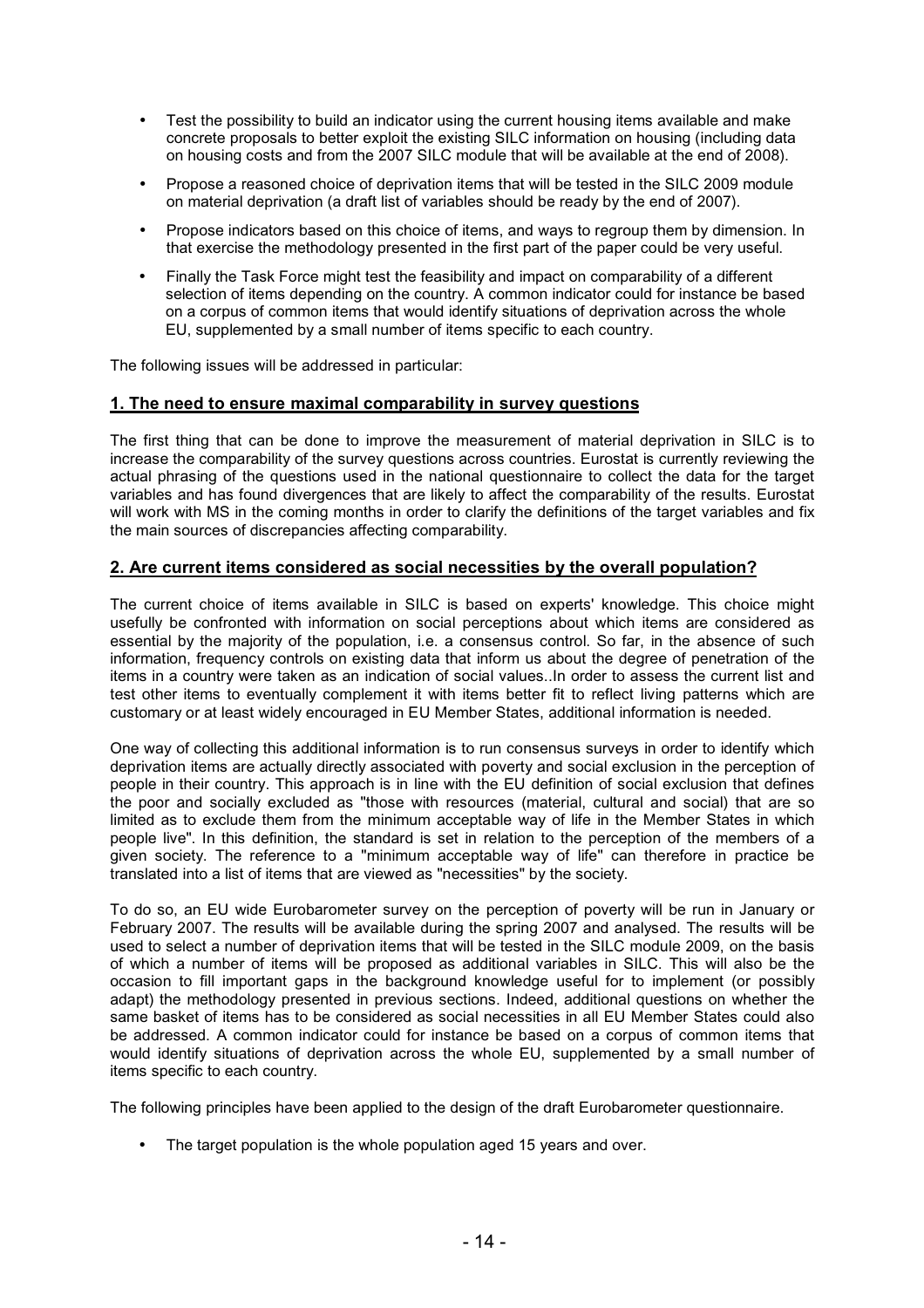- The survey should be designed to understand better what people have in mind when they think about what are the "necessities of life" with regards to different aspects of every day life.
- It should refer to situations in the reference country, and not about poverty as it can be experienced in other parts of the world.
- The survey will not cover the most extreme aspects of poverty, such as starvation, homelessness, but rather be restricted to situations that are less obvious.
- The survey should refer to the situation of individuals in the general population, but also cover some child specific items (see point 3 below).
- One of the assets of the material deprivation approach is that it can grasp better the multidimensionality of social exclusion. As mentioned above, the definition of poverty adopted by the EU, as long ago as 1984 is the following: "people are said to be living in poverty if their income and resources are so inadequate as to preclude them from having a standard of living considered acceptable in the Society in which they live". Because of their poverty they may experience multiple disadvantages through unemployment, low income, poor housing, inadequate health care and barriers to lifelong learning, culture, sport and recreation. They are often excluded and marginalised from participating in activities (economic, social and cultural) that are the norm for other people and their access to fundamental rights may be restricted. Following this definition, we should aim at covering a broad range of dimensions which can be described as follows: **financial stress**, **poor housing**, **enforced lack of durables**, **poor quality food and clothing**, **exclusion from essential social and leisure activities**.
- In an international perspective, we believe that we should leave out items relating to access to social services, and in particular access to health services and to education since these are too dependant on the way the welfare system is organised.

A copy of the current draft questionnaire that has been sent for consultation and is presented in annex G of the paper.

### **3. The need for child specific items**

For the specific group of children, the use of deprivation indicators was so far exploratory and permitted to confront monetary results usually used to assess children specific risk with alternative indicators. One more reason can be advanced to use jointly monetary measures and material deprivation indicators for the children group. Indeed, it is well known that the equivalence scale used to compare income of different household types is not neutral in terms of composition of the poor population and of relative risk of families versus other households. This limitation particularly applies to the case of children since the use of a standard equivalence scale unevenly reflects the actual relative "cost" of a child within a household across all EU countries. The use of deprivation measures which are independent on any equivalence scale could give a different view of child poverty.

Finally, studies have highlighted that resources are not necessarily equally shared among members of a given household. In some families with a tight budget, the redistribution of resources could be in favour of the child, since the parents are trying to alleviate the impact of economic strain on the living standard of the child. In other cases, the household income can be unevenly spent on adult consumption (alcohol, gaming, etc). However, both income and material deprivation measures can not tackle the issues associated with the hypothesis of equal intra household sharing of resources. Both income and deprivation items used so far are based on household variables which are assigned to each household member, as specific items for children are not yet included in the EU-SILC variables.

Even if most of the items already available are relevant for the children group, as they can be considered as social necessities, in terms of access to adequate eating, comfortable housing, customary durables etc., it is very important that focused material deprivation measures depicting specific children conditions of life, which can be different from their parents, are included in the EU-SILC instrument. To do so, the Eurobarometer will include children items.

The Eurobarometer survey can only reflect the views of all adults concerning the situation of children, and probably the views of adults, in particular those adults with children, is relevant to determine what the society considers as a necessity for children. However, it cannot take into account of the fact that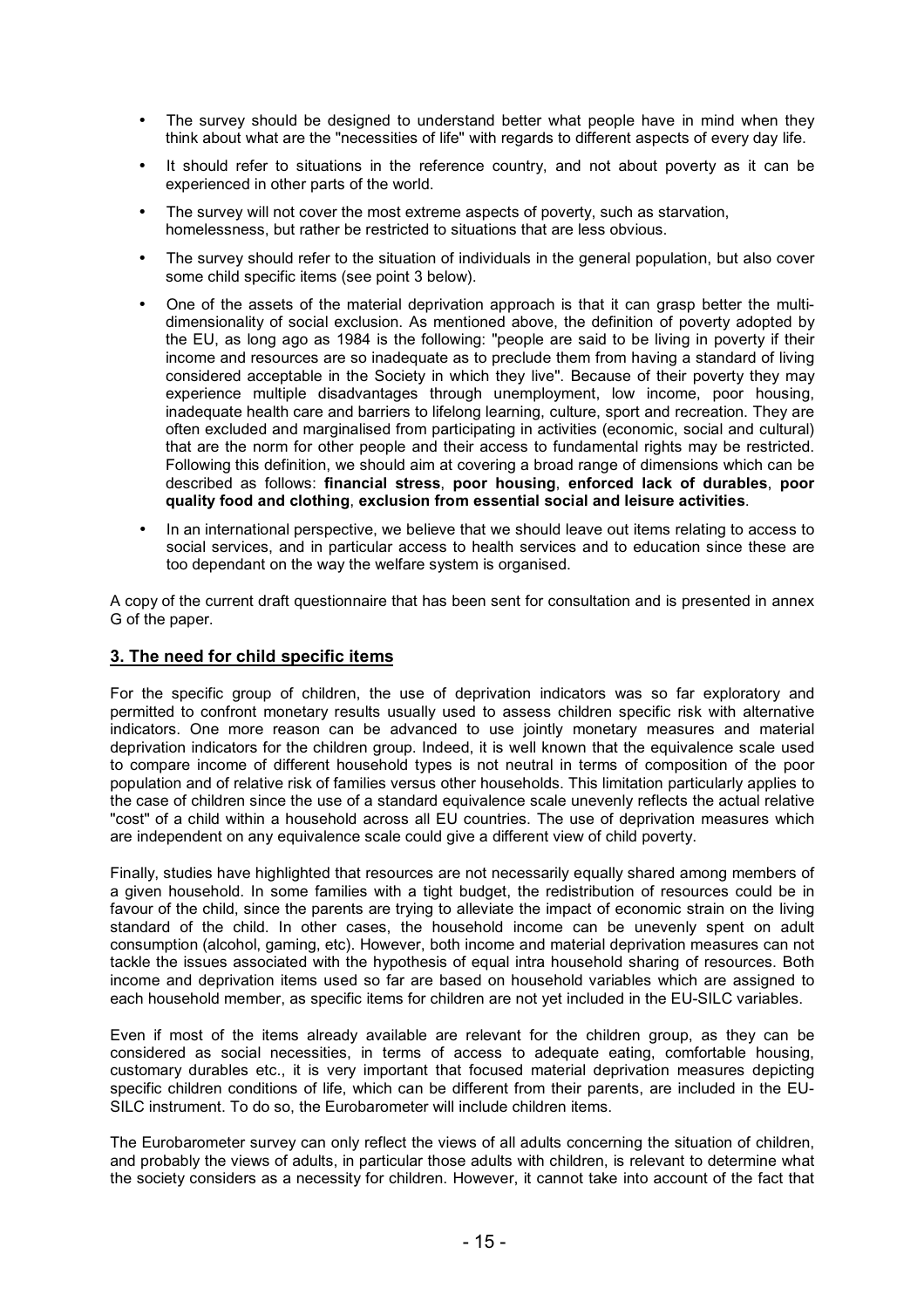children's sense of full participation in society may refer to norms and values that are to a great extent determined by peers, e.g. the children themselves. In the Eurobarometer results, it might therefore be worth looking specifically at the results for the lower age groups e.g. 15-21 as a proxy for what would be important for teen-agers.

Finally it is worth noting that some Member States have experience in including children aged 11 or more in their household survey samples as a way to collect information that are child specific and that would be difficult to collect from the parents. The Task Force might learn from these examples.

# **4. A detailed focus on poor housing: what could we learn from the SILC module 2007**

In the context the monitoring of the fight against poverty and social exclusion at EU level, indicators covering the housing dimension are still missing even though poor housing has been identified as one of the key dimension of social exclusion that most usefully complement the picture given by income poverty. The 2007 SILC module will provide an insight in housing conditions in Europe. Results will be available by the end of 2008 and could be used in the reflection on the choice of items for a possible indicator of housing deprivation. The areas covered by the module are: self-perceived shortage of space, adequacy of main facilities (electricity, water, heating, air conditioning), overall satisfaction with the dwelling, accessibility of basic services in the local area, and reasons for moving.

# **5. The need for a regular assessment**

Even when the reworked list of items will be included in EU-SILC, it is important to keep in mind that this list will need to be assessed regularly in order to ensure that they continue to properly reflect consumption patterns in all Member States.

# **Preliminary Conclusions**

At EU level, the most frequently used commonly agreed indicators in the field of poverty and social exclusion are based on a monetary approach to poverty which is relative. Nonetheless, questions are raised concerning the ability of the existing portfolio of indicators to satisfactorily reflect the situation in New Member States, Acceding and Candidate countries, as well as differences between them and the 'old' Member states. The approach proposed in this paper aims at complementing the information summarised in the current list of indicators, by looking at more "absolute" material deprivation measures, in order to give a more complete picture of the living conditions of people in different national contexts. But this is not the only reason: even at national level, it is now well recognized that different approaches to poverty measurement, including the material deprivation one, are useful to take into account the other aspects of poverty.

The first part of the paper discusses the methodological options for the construction of this type of indicators. Drawing from the existing literature, it illustrates the potential of the new EU-SILC instrument in this field by using the 2004 harmonised micro-data for thirteen Member states (and Norway). Material deprivation is defined as the enforced lack of a combination of items depicting material living conditions in the EU, such as housing conditions, possession of durables, and capacity to afford basic requirements.

The main methodological questions that are raised in the paper relate to the choice of the constitutive items, their eventual regrouping in dimension and the aggregation of the information contained in each item in a composite index (weighted or not).

The second part of the paper proposes a short and mid-term approach to improve the material deprivation data that can be derived from EU-SILC. The main aims are to improve in the short term the comparability of the existing items and, ultimately, to dispose of an adequate and reasoned choice of items on the basis of which comparable indicators of material deprivation could be adopted for policy monitoring at EU level.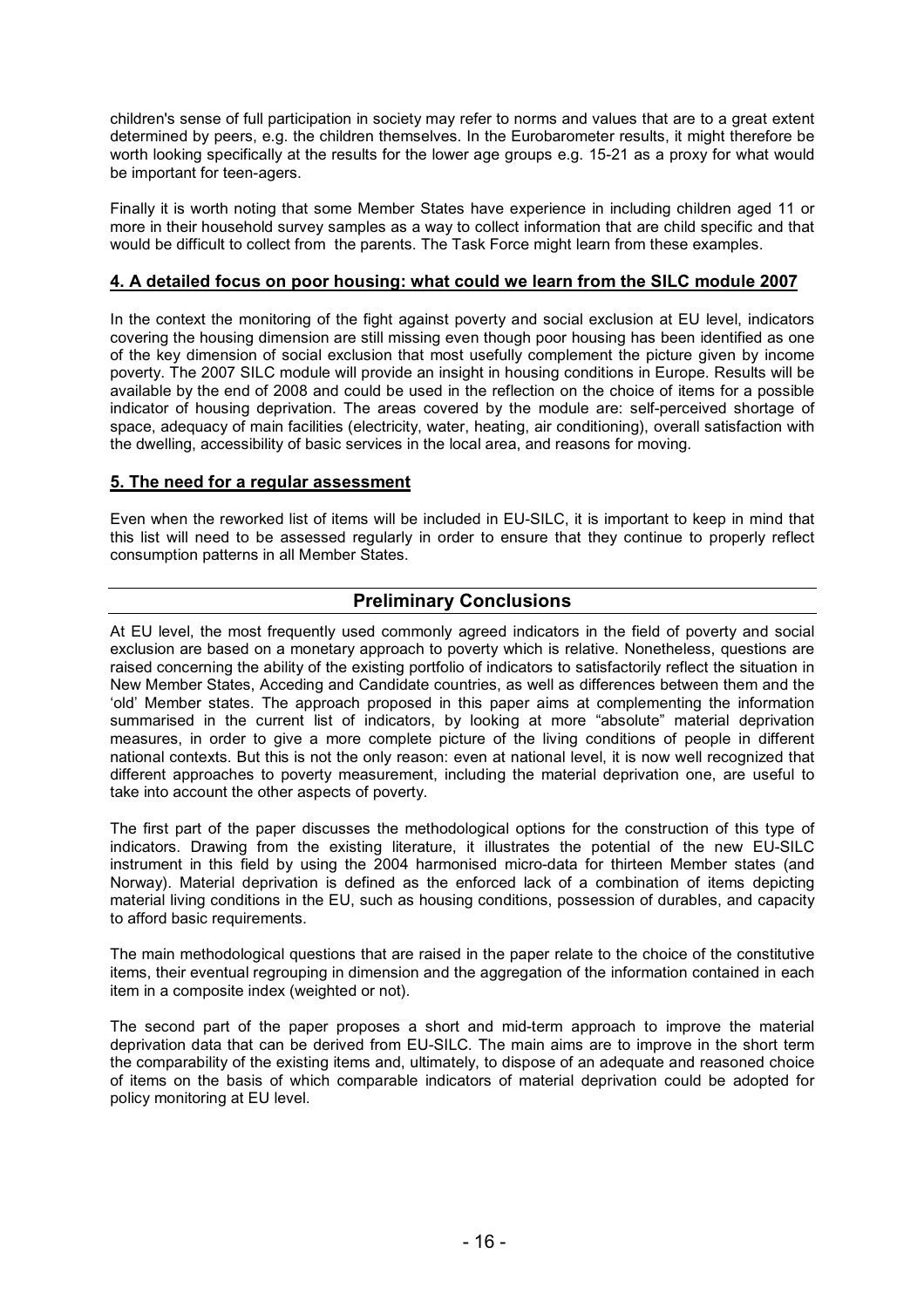### **References**

Atkinson A.B., Cantillon B., Marlier E., Nolan B. (2005), *Taking forward the EU Social Inclusion* Process, Final report, August 2005, http://www.ceps.lu/eu2005\_lu/inclusion.

Callan T., Nolan B., Whelan C. (1993), "Resources, deprivation and the measurement of poverty", *Journal Soc. Pol*., 22, 2.

D'Ambrosio C., Gradin C (2003) "Income Distribution and social exclusion of children. Evidence from Italy and Spain in the 1990s", Journal of comparative family studies, special issue Family and Children inequalities.

Dekkers G. (2003) "Financial and multidimensional poverty in European Countries: Can the former be used as a proxy of the latter?" CEPS/INSTEAD IRISS Working paper series, N° 2003-13.

European Commission (2004), *Joint Report on Social inclusion*, Office for Official Publications of the European Communities, Luxembourg.

European Foundation for the Improvement of Living and Working Conditions (2004), *Low income and deprivation in an enlarged Europe*.

Eurostat (2000), *European Social Statistics: Income Poverty & Social Exclusion (1st Report),* KS-29- 00-181-EN-C.

Eurostat (2003), *European Social Statistics: Income Poverty & Social Exclusion* (2<sup>nd</sup> Report). KS-BP-02-008-EN-C.

Förster M. (2005), "The European union social space Revisited. Comparing poverty in the enlarged European union", *Journal of Comparative Policy Analysis*, Vol 7, N°1.

Guio AC. (2005a), "Income poverty and social exclusion in the EU25", Eurostat, Statistics in Focus.

Guio A-C (2005b) "Material deprivation in the EU", Eurostat Statistics in Focus, 21/05.

Hoelsher P. (2004), "A thematic study using transnational comparisons to analyse and identify what combination of policy responses are most successful in preventing and reducing high levels of child poverty", European Commission, DG Employment and Social affairs.

Hussain M.A. (2002), "Child deprivation in the European Union", EPAG Working Paper N° 38.

INSEE (2005), "Les approches de la pauvreté à l'épreuve des comparaisons internationales", *Economie et Statistique*, N°383-384-385.

Layte R., Nolan B., Whelan C.T. (2001), "Reassessing Income and Deprivation Approaches to the measurement of poverty in the Republic of Ireland", *The Economic and Social research Institute*, Vol 32, N°3.

Mac J. and Lansley S. (1985). *Poor Britain*. Allen and Unwin.

McKay and Collard (2003), "Developing deprivation questions for the family resources survey", Working paper N°13, December.

Muffels, R.J.A., Fouarge, D.J.A.G. (2004). "The role of European welfare states in explaining resources deprivation". *Social Indicators Research*, 68(3).

Townsend P. (1979), *Poverty in United Kingdom*.

Tsakloglou, P. and Papadapoulos, F. (2001), "Identifying population groups at high risk of social exclusion: evidence from the ECHP" in Muffels and Tsakloglou *Social exclusion in European Welfare states: an empirical study of labour market integration and social exclusion in panel perspective,* Edward Edgar, Cheltenham.

Wen-Hao C. and Corak M. (2005), "Child poverty and changes in child poverty in rich countries since 1990), Innocenti Working paper 2005-02, Unicef Innocenti research Centre.

Whelan C.T., Layte, R., Maître, B., Nolan, N. (2001*),* "Income, deprivation and economic strain: an analysis of the European Community Panel", *European Sociological review*, 17(4).

Whelan C.T., Layte R, Maître B. (2002), "Multiple deprivation and persistent poverty in the European Union", *Journal of European Social* Policy, Vol.12, N°2.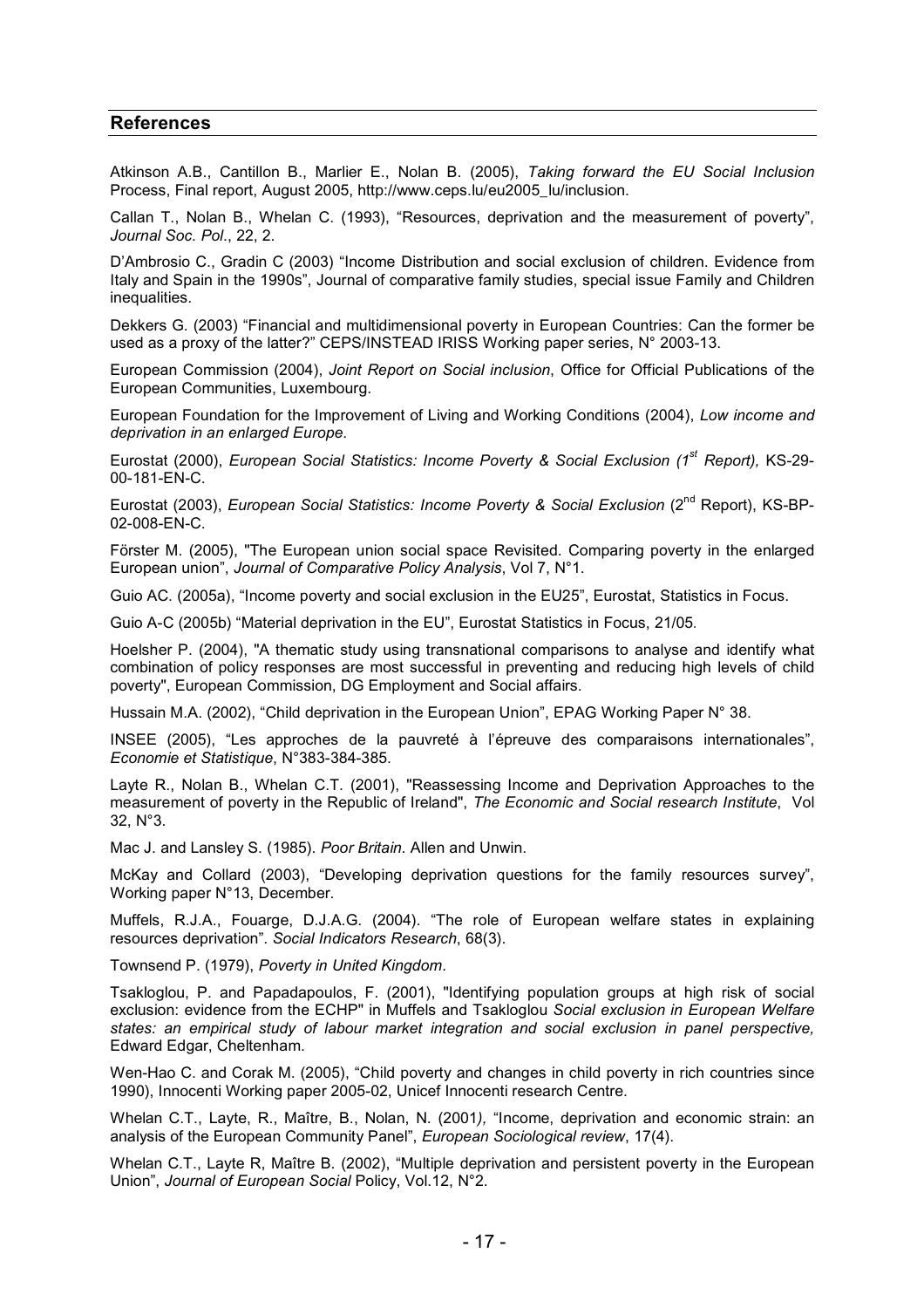Willitts M. (2006) "Measuring child poverty using material deprivation : Possible approaches", Depatment for Work and Pensions, London, Working paper, n° 28, February, 70 p.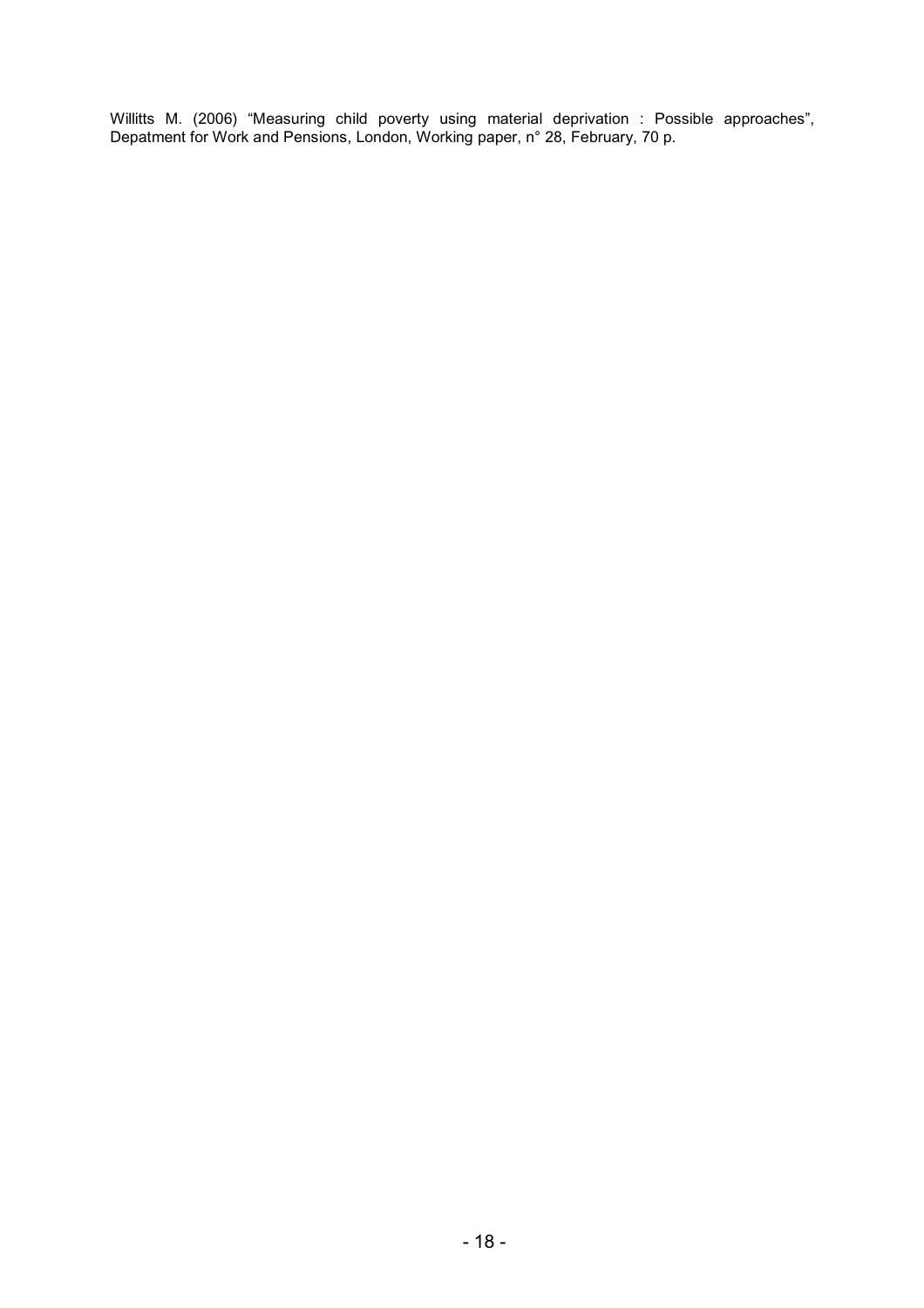# **Statistical annex**

### *Annex A: proportion of people deprived, for each item, total population*

| <b>Percentage of individuals deprived</b>                                                                                                                                                                                                             | AT                     | <b>BE</b>              | <b>DK</b>              | EE                     | ES                     | FI                     | <b>FR</b>               | <b>GR</b>               | IΕ                     | <b>IT</b>               | LU                     | <b>NO</b>             | <b>PT</b>               | <b>SE</b>              |
|-------------------------------------------------------------------------------------------------------------------------------------------------------------------------------------------------------------------------------------------------------|------------------------|------------------------|------------------------|------------------------|------------------------|------------------------|-------------------------|-------------------------|------------------------|-------------------------|------------------------|-----------------------|-------------------------|------------------------|
| <b>Economic strain</b>                                                                                                                                                                                                                                |                        |                        |                        |                        |                        |                        |                         |                         |                        |                         |                        |                       |                         |                        |
| <b>HAS THE HOUSEHOLD BEEN UNABLE:</b><br>TO PAY SCHEDULED RENT, UTILITY BILLS OR HIRE PURCHASE<br><b>INSTALMENTS?</b>                                                                                                                                 | 3%                     | 7%                     | 5%                     | 15%                    | 7%                     | 12%                    | 13%                     | 30%                     | 9%                     | 13%                     | 5%                     | 12%                   | 8%                      | 10%                    |
| <b>WHO CANNOT THE HOUSEHOLD AFFORD:</b><br><b>PAYING FOR A WEEK'S ANNUAL HOLIDAY AWAY FROM HOME?</b><br><b>KEEPING ITS HOME ADEQUATELY WARM?</b><br>EATING MEAT, CHICKEN OR FISH EVERY SECOND DAY, IF WANTED?<br>CAPACITY TO FACE UNEXPECTED EXPENSES | 25%<br>2%<br>9%<br>20% | 29%<br>6%<br>4%<br>28% | 9%<br>10%<br>2%<br>18% | 71%<br>5%<br>16%<br>8% | 44%<br>9%<br>2%<br>38% | 20%<br>3%<br>4%<br>25% | 33%<br>24%<br>8%<br>34% | 47%<br>17%<br>8%<br>35% | 23%<br>3%<br>4%<br>21% | 39%<br>11%<br>7%<br>27% | 12%<br>1%<br>2%<br>13% | 9%<br>2%<br>3%<br>21% | 61%<br>41%<br>4%<br>20% | 14%<br>1%<br>3%<br>13% |
| <b>Durables</b>                                                                                                                                                                                                                                       |                        |                        |                        |                        |                        |                        |                         |                         |                        |                         |                        |                       |                         |                        |
| <b>ENFORCD LACK OF:</b>                                                                                                                                                                                                                               |                        |                        |                        |                        |                        |                        |                         |                         |                        |                         |                        |                       |                         |                        |
| <b>COLOUR TV</b>                                                                                                                                                                                                                                      | 0%                     | 1%                     | 1%                     | 2%                     | 0%                     | 1%                     | 0%                      | 1%                      | 0%                     | 0%                      | 0%                     | 1%                    | 1%                      | 0%                     |
| A TELEPHONE                                                                                                                                                                                                                                           | 1%                     | 1%                     | 0%                     | 4%                     | $1\%$                  | 0%                     | $1\%$                   | 1%                      | 1%                     | 2%                      | 0%                     | 0%                    | 4%                      | 0%                     |
| A CAR OR VAN (FOR PRIVATE USE)                                                                                                                                                                                                                        | 5%                     | 7%                     | 9%                     | 31%                    | 6%                     | 9%                     | 4%                      | 12%                     | 11%                    | 3%                      | 1%                     | 5%                    | 12%                     | 5%                     |
| <b>WASHING MACHINE</b>                                                                                                                                                                                                                                | 1%                     | 2%                     | 2%                     | 7%                     | $0\%$                  | 2%                     | 8%                      | 2%                      | 1%                     | 1%                      | 0%                     | 0%                    | 4%                      | 2%                     |
| <b>Housing conditions</b>                                                                                                                                                                                                                             |                        |                        |                        |                        |                        |                        |                         |                         |                        |                         |                        |                       |                         |                        |
| DOES THE DWELLING HAVE PROBLEMS OF:                                                                                                                                                                                                                   |                        |                        |                        |                        |                        |                        |                         |                         |                        |                         |                        |                       |                         |                        |
| <b>INDOOR FLUSHING TOILET?</b>                                                                                                                                                                                                                        | 2%                     | 1%                     | 1%                     | 19%                    | 0%                     | 1%                     | 1%                      | 4%                      | 1%                     | 0%                      | 0%                     | 1%                    | 4%                      | 0%                     |
| <b>BATH OR SHOWER?</b>                                                                                                                                                                                                                                | 1%                     | 1%                     | 1%                     | 21%                    | 0%                     | $1\%$                  | $1\%$                   | 2%                      | 1%                     | 1%                      | 1%                     | 0%                    | 4%                      | 0%                     |
| <b>ACCOMODATION TOO DARK</b>                                                                                                                                                                                                                          | 6%                     | 11%                    | 4%                     | 9%                     | 13%                    | 3%                     | 9%                      | 7%                      | 6%                     | 10%                     | 6%                     | 4%                    | 22%                     | 3%                     |
| LEAKY ROOF, ROT IN WINDOW FRAMES, DAMP WALLS, ETC. ?                                                                                                                                                                                                  | 10%                    | 14%                    | 8%                     | 29%                    | 20%                    | 5%                     | 15%                     | 20%                     | 14%                    | 23%                     | 16%                    | 8%                    | 23%                     | 5%                     |

Source: Eurostat, EU-SILC survey year 2004

Notes: In France, the variable measuring the affordability to keep the home adequately warm is not comparable with the other EU countries as it focus on the capacity to keep the house warm instead on the affordability (this overestimates the deprivation rate in France). In Estonia, the variable about the capacity to face unexpected expenses could not be surveyed in 2004 according to the harmonised definition (defining the amount of the unexpected expense as the monthly poverty threshold). A lower amount (1000 instead of 1600 kroons) was chosen as a reference, this underestimates the proportion of people deprived.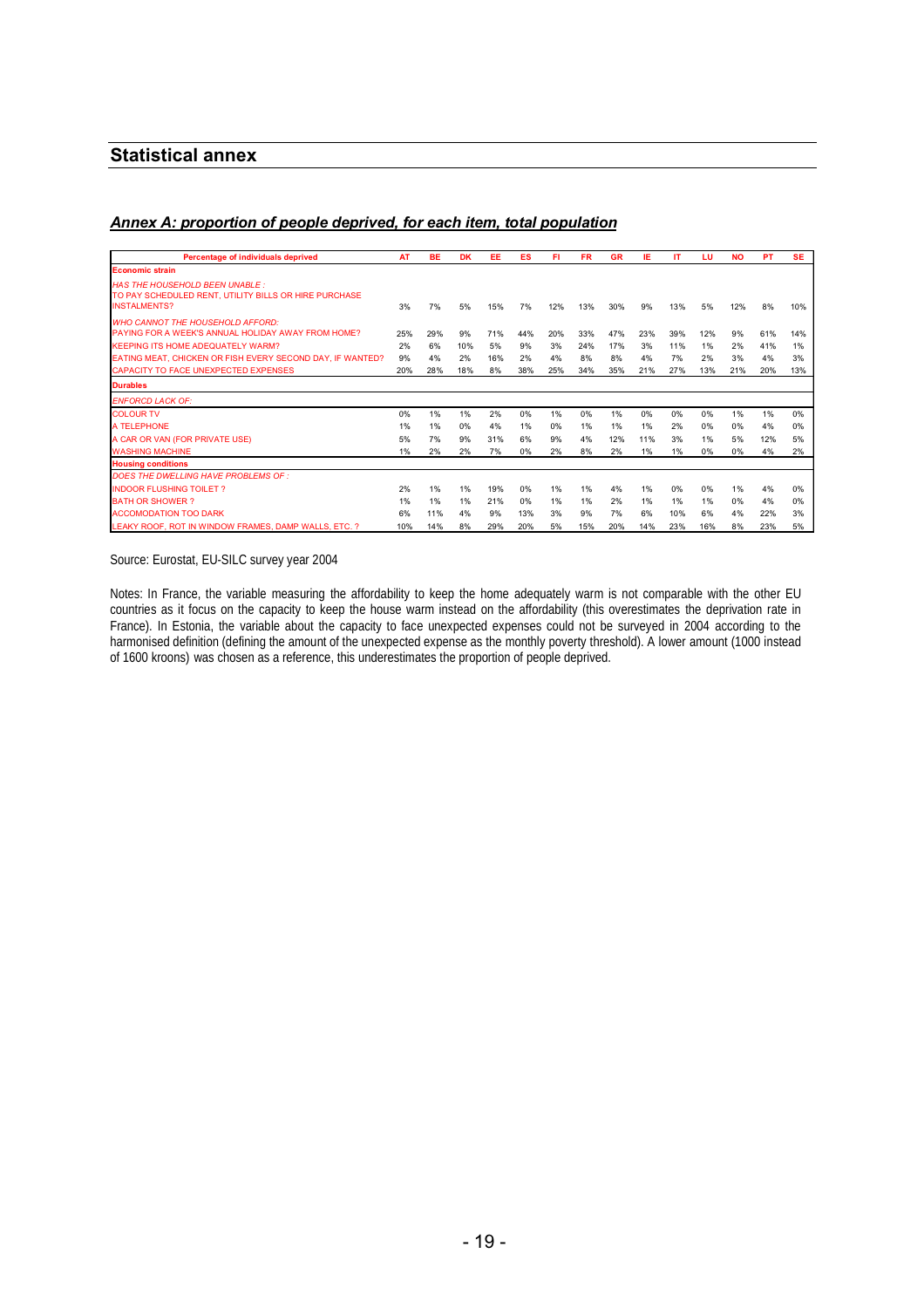| <b>Number of deprivations</b>    |                | <b>AT</b>      | <b>BE</b>           | <b>DK</b>        | EE               | <b>ES</b>      | $\overline{F}$ | <b>FR</b>        | <b>GR</b>                        | IE                         | $\overline{\mathsf{I}\mathsf{T}}$ | LU                  | <b>NO</b>                  | <b>PT</b>                  | <b>SE</b>        |
|----------------------------------|----------------|----------------|---------------------|------------------|------------------|----------------|----------------|------------------|----------------------------------|----------------------------|-----------------------------------|---------------------|----------------------------|----------------------------|------------------|
| <b>Economic strain</b>           |                |                |                     |                  |                  |                |                |                  |                                  |                            |                                   |                     |                            |                            |                  |
|                                  | 0              | 64             | 59                  | 72               | 26               | 46             | 64             | 46               | 39                               | 67                         | 52                                | 80                  | 70                         | 31                         | 75               |
|                                  | 1              | 20             | 19                  | 17               | 46               | 22             | 17             | 22               | 21                               | 17                         | 21                                | 12                  | 20                         | 25                         | 13               |
|                                  | $\overline{c}$ | 9              | 14                  | 7                | 18               | 21             | 11             | 16               | 17                               | 9                          | 14                                | 6                   | 6                          | 27                         | $\overline{7}$   |
|                                  | 3              | 5              | 7                   | 3                | 7                | 9              | 6              | 10               | 11                               | 5                          | 8                                 | $\overline{2}$      | 3                          | 13                         | 3                |
|                                  | 4              | 1              | $\overline{2}$      | 1                | $\overline{2}$   | $\overline{2}$ | 1              | 5                | 5                                | $\overline{2}$             | 4                                 | 0                   | 1                          | 4                          |                  |
|                                  | 5              | 0              | $\mathbf 0$         | 0                | 1                | $\mathbf 0$    | 0              | 1                | 5                                | 1                          | $\overline{2}$                    | 0                   | 0                          | 0                          | 0                |
| Total                            |                | 100            | 100                 | 100              | 100              | 100            | 100            | 100              | 100                              | 100                        | 100                               | 100                 | 100                        | 100                        | 100              |
| <b>Durables</b>                  |                |                |                     |                  |                  |                |                |                  |                                  |                            |                                   |                     |                            |                            |                  |
|                                  | 0              | 94             | 91                  | 90               | 66               | 93             | 90             | 89               | 87                               | 89                         | 95                                | 99                  | 94                         | 84                         | 94               |
|                                  | 1              | 5              | 7                   | 9                | 27               | 6              | 9              | 9                | 12                               | 11                         | 4                                 | 1                   | $6\phantom{1}6$            | 12                         | 5                |
|                                  | 2              | 1              | 1                   | 1                | 5                | 1              | 1              | 2                | 1                                | 1                          | 1                                 | 0                   | 0                          | $\overline{2}$             | 1                |
|                                  | 3              | 0              | $\mathbf 0$         | 0                | 1                | 0              | 0              | $\mathbf 0$      | $\mathbf 0$                      | $\mathbf 0$                | 0                                 | 0                   | $\mathbf{0}$               | 1                          | 0                |
|                                  | 4              | 0              | $\Omega$            | $\mathbf{0}$     | 1                | 0              | 0              | $\Omega$         | $\mathbf 0$                      | $\Omega$                   | 0                                 | $\Omega$            | $\mathbf 0$                | $\mathbf 0$                | 0                |
| Total                            |                | 100            | 100                 | 100              | 100              | 100            | 100            | 100              | 100                              | 100                        | 100                               | 100                 | 100                        | 100                        | 100              |
| <b>Economic strain/ Durables</b> |                |                |                     |                  |                  |                |                |                  |                                  |                            |                                   |                     |                            |                            |                  |
|                                  | 0              | 63             | 58                  | 69               | 23               | 45             | 62             | 45               | 38                               | 64                         | 52                                | 80                  | 68                         | 31                         | 74               |
|                                  | 1              | 20             | 18                  | 18               | 33               | 22             | 17             | 21               | 20                               | 17                         | 21                                | 11                  | 20                         | 23                         | 13               |
|                                  | $\overline{2}$ | 9              | 12                  | $\overline{7}$   | 23               | 20             | 10             | 15               | 17                               | 8                          | 13                                | 6                   | $\,6$                      | 23                         | $\,6$            |
|                                  | 3              | 5              | 7                   | 3                | 11               | 9              | 7              | 10               | 11                               | 6                          | 7                                 | $\overline{2}$      | 3                          | 12                         | 4                |
|                                  | 4              | $\overline{2}$ | 3                   | 2                | 5                | 3              | 3              | 5                | $6\phantom{1}6$                  | 3                          | 4                                 | 0                   | $\overline{2}$             | $\,6$                      | $\overline{c}$   |
|                                  | 5<br>6         | 1              | 1<br>1              | 1                | 3                | 1              | 1              | 3                | 5                                | 1                          | $\overline{2}$                    | 0                   | 1                          | $\overline{2}$             | 1                |
|                                  | $\overline{7}$ | 0              |                     | 0                | 1                | 0              | 0              | 1                | $\overline{2}$<br>$\overline{0}$ | 1                          | 1                                 | 0                   | 0                          | 1                          | 0                |
|                                  | 8              | 0<br>0         | 0<br>$\overline{0}$ | 0<br>$\mathbf 0$ | 0<br>$\mathbf 0$ | 0<br>0         | 0<br>0         | 0<br>$\mathbf 0$ | $\mathbf 0$                      | $\mathbf 0$<br>$\mathbf 0$ | 0<br>0                            | 0<br>$\overline{0}$ | $\mathbf 0$<br>$\mathbf 0$ | $\mathbf 0$<br>$\mathbf 0$ | 0                |
|                                  | 9              | 0              | 0                   | 0                | 0                | 0              | 0              | $\mathbf 0$      | $\mathbf 0$                      | 0                          | 0                                 | 0                   | $\mathbf 0$                | $\boldsymbol{0}$           | $\mathbf 0$<br>0 |
| Total                            |                | 100            | 100                 | 100              | 100              | 100            | 100            | 100              | 100                              | 100                        | 100                               | 100                 | 100                        | 100                        | 100              |
| <b>Housing</b>                   |                |                |                     |                  |                  |                |                |                  |                                  |                            |                                   |                     |                            |                            |                  |
|                                  | 0              | 86             | 77                  | 88               | 54               | 71             | 91             | 78               | 76                               | 83                         | 73                                | 80                  | 89                         | 61                         | 91               |
|                                  | 1              | 11             | 18                  | 10               | 24               | 24             | 7              | 18               | 18                               | 13                         | 21                                | 17                  | 10                         | 28                         | 8                |
|                                  | 2              | 3              | 4                   | $\overline{2}$   | 14               | 4              | 1              | 4                | 5                                | $\overline{4}$             | 6                                 | 3                   | 1                          | 8                          | 0                |
|                                  | 3              | 0              | 0                   | $\mathbf 0$      | 6                | 0              | 0              | 0                | 1                                | $\mathbf 0$                | 0                                 | $\Omega$            | $\mathbf 0$                | $\overline{2}$             | 0                |
|                                  | 4              | 0              | 0                   | 0                | 2                | 0              | 0              | 0                | 0                                | 0                          | 0                                 |                     | $\mathbf 0$                | 1                          | 0                |
| Total                            |                | 100            | 100                 | 100              | 100              | 100            | 100            | 100              | 100                              | 100                        | 100                               |                     | 100 100                    | 100                        | 100              |

*Annex B : Share of people affected by material deprivation in each dimension, by number of deprivations*

Source: Eurostat, EU-SILC survey year 2004. Reference population: people aged 0+. Figures are rounded.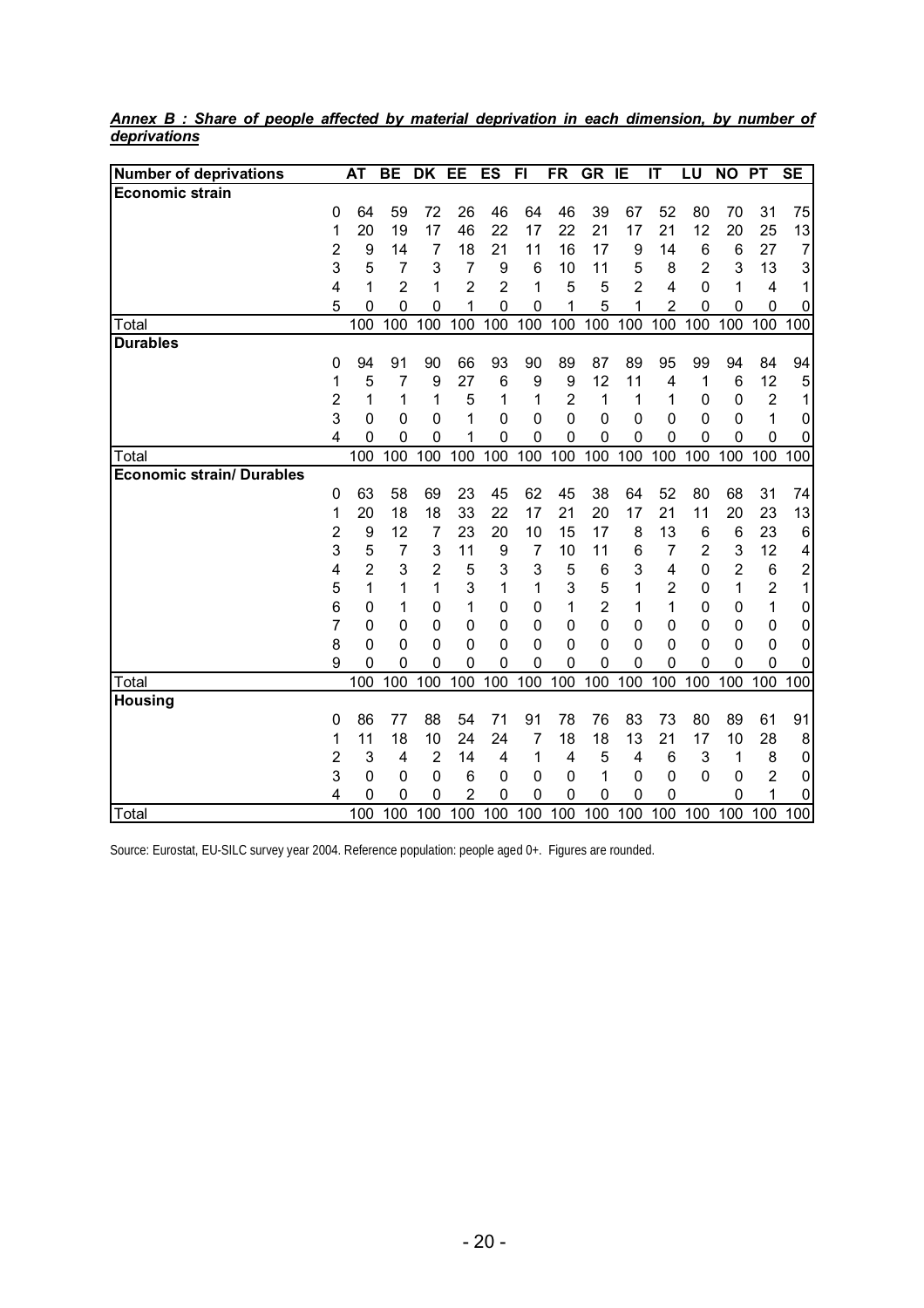#### *ANNEX C: Database*

During the period 1994-2001 the European Community Household Panel (ECHP) has traditionally been the primary source of data used for the calculation of these indicators in the field of Income, Poverty and Social Exclusion. The ECHP was a panel survey based on a standardised questionnaire that involved annual interviewing of a representative panel of households and individuals, covering a wide range of topics: income (including the various social benefits), health, education, housing, demographics and employment characteristics. It was developed by Eurostat (the statistical office of the European Communities) in association with Member States. For Germany, Luxemburg, Sweden and the United Kingdom, data from the national surveys were transformed into the ECHP format. Some non-monetary items were not surveyed in these national surveys and are therefore missing in the ECHP database. Furthermore, for one item related to the arrears, Finland had a very high proportion of missing values. Further information on the characteristics of the survey and availability of data issued from it can be found at the following address:

http://forum.europa.eu.int/irc/dsis/echpanel/info/data/information.html

The ECHP is being replaced by the EU Statistics on Income and living conditions (EU-SILC), which is to become the reference source for statistics on income and living conditions, and common indicators for social inclusion. While the ECHP was launched on the basis of a gentleman's agreement, EU-SILC is organised under a Framework Regulation of the European Parliament and the Council (N°1177/2003). Technical aspects of the instrument are defined by five Commission Implementation Regulations ('Sampling and tracing rules'; 'Definitions'; 'List of primary variables'; 'Fieldwork aspect and imputation procedures'; and 'Intermediate and final quality reports').

The EU-SILC project was launched in 2003 on the basis of a 'gentleman's agreement' in six Member States (Belgium, Denmark, Greece, Ireland, Luxembourg, and Austria) as well as in Norway. The starting date for the EU-SILC instrument under the aforementioned Framework Regulation was 2004 for the EU-15 (with the exception of Germany, Netherlands and the UK who have derogations until 2005) as well as for Estonia, Norway and Iceland. The New Member States with the exception of Estonia have started in 2005. Timetables for implementation in Acceding and Candidate Countries (Bulgaria, Croatia, Romania and Turkey) and in Switzerland are being discussed.

Similar items are not fully identical between the ECHP and EU-SILC. For example, the housing conditions items (Leaking roof or damp walls/floors/foundations or rot in window frames or floor) initially surveyed in three separate questions in the ECHP are now surveyed in a single question. The questions on difficulties of payments are surveyed in 3 questions in EU-SILC instead of 4 in the ECHP. The enforced lack of a telephone takes into account the mobile phone in EU-SILC.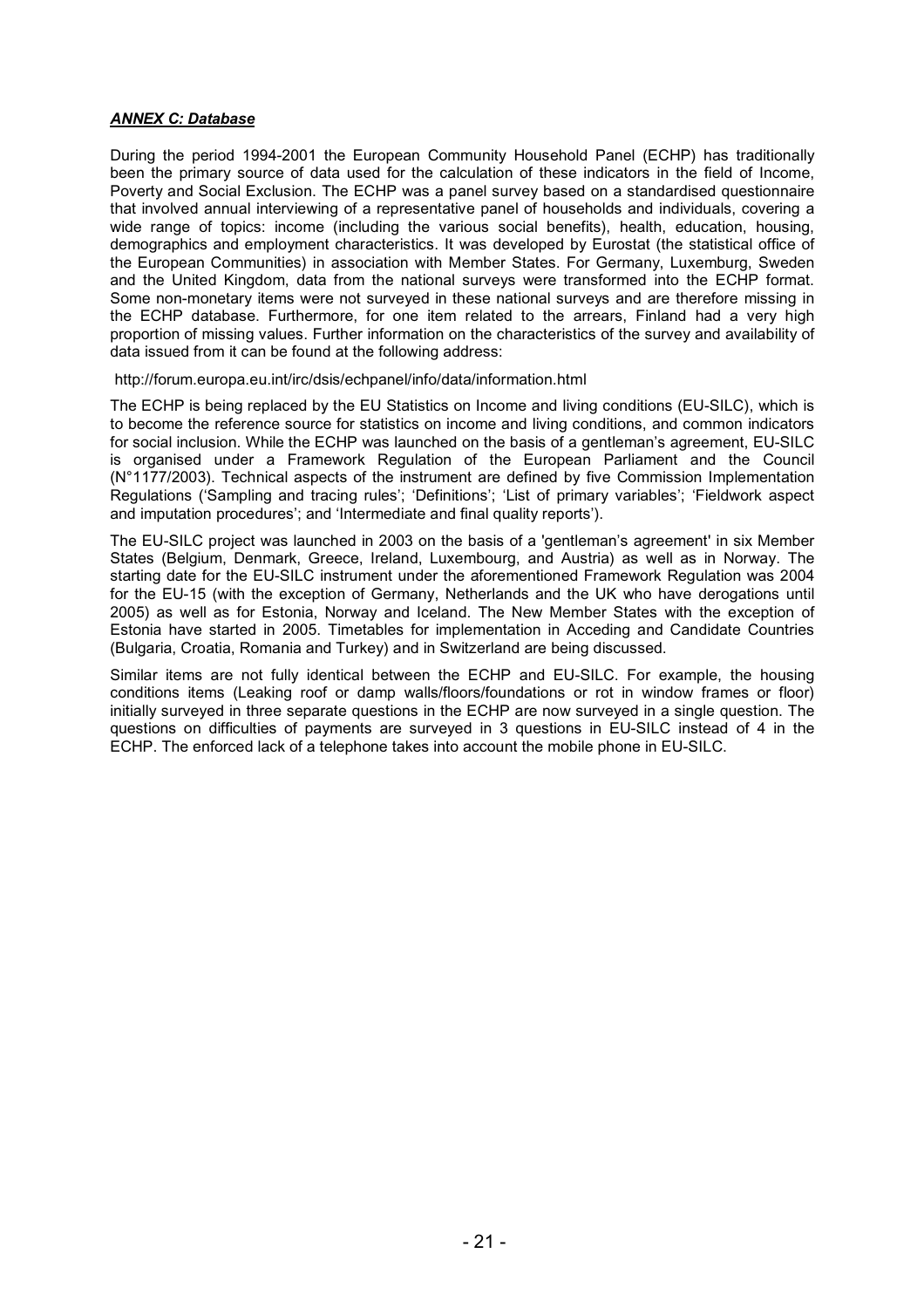### *ANNEX D: fit of the confirmatory factor analysis, pooled data<sup>24</sup>*

| Goodness of Fit Index (GFI)                | 0.9787 |
|--------------------------------------------|--------|
| GFI Adjusted for Degrees of Freedom (AGFI) | 0.9688 |
| Root Mean Square Residual (RMRS)           | 0.0669 |
| Parsimonious GFI (Mulaik, 1989)            | 0.7780 |

**GFI, goodness of fit index,** represents the amount of variances and covariances in the sample covariance matrix that are predicted by the model. Theoretically, its maximal value is 1. However, as GFI is affected by the sample size and the number of indicators, its upper bound can be lower than one, even in the case of perfect fit. One rule of thumb is that the GFI for good fitting model should be greater than 0.9.

**AGFI, adjusted goodness of fit index,** is the GFI adjusted for degrees of freedom. A value superior of 0.8 is more often used as a cut-off value to consider the model as good fitting.

**RMSR, root mean square residual**, is the square root of the average of the square of the residuals between the sample and modelised covariance matrix. The less is the fit between the model and the data, the larger the RMSR.

**PGFI, Parsimonious goodness of fit index,** is a modification of the GFI that takes the parsimony of the model into account.

### *ANNEX E: Covariance between factors, pooled data*

|                 | Economic strain | Durables | Housing |
|-----------------|-----------------|----------|---------|
| Economic strain |                 | 0,82     | 0,51    |
| Durables        | 0,82            |          | 0,68    |
| Housing         | 0,51            | 0,68     |         |

#### *ANNEX F: value of the weights, by dimension and by country*

|                                                            | Unweighted | AT          | BE                            | DK.                     | EE | ES | FI                                                                      | <b>FR</b>                                       | GR | IE | LU | NO. | PT | <b>SE</b>                                                                                 |
|------------------------------------------------------------|------------|-------------|-------------------------------|-------------------------|----|----|-------------------------------------------------------------------------|-------------------------------------------------|----|----|----|-----|----|-------------------------------------------------------------------------------------------|
| <b>Economic strain</b>                                     |            |             |                               |                         |    |    |                                                                         |                                                 |    |    |    |     |    |                                                                                           |
| SCHEDULED RENT, UTILITY BILLS OR HIRE PURCHASE INSTALMENTS |            | 0.200 0.220 |                               |                         |    |    | 0.218 0.208 0.222 0.232 0.201 0.225 0.193 0.206 0.216 0.203 0.194 0.251 |                                                 |    |    |    |     |    | 0.197                                                                                     |
| PAYING FOR A WEEK'S ANNUAL HOLIDAY AWAY FROM HOME?         |            |             |                               |                         |    |    |                                                                         |                                                 |    |    |    |     |    | 0,200 0,170 0,168 0,200 0,074 0,141 0,184 0,172 0,146 0,176 0,152 0,189 0,200 0,106 0,187 |
| KEEPING ITS HOME ADEQUATELY WARM?                          |            |             |                               |                         |    |    |                                                                         |                                                 |    |    |    |     |    | 0,200 0,223 0,220 0,197 0,247 0,227 0,222 0,197 0,230 0,220 0,221 0,212 0,217 0,162 0,215 |
| EATING MEAT, CHICKEN OR FISH EVERY SECOND DAY, IF WANTED?  | 0.200      |             | 0.206 0.225 0.215 0.217 0.245 |                         |    |    | 0.221 0.237 0.253 0.219 0.230 0.209 0.214 0.261                         |                                                 |    |    |    |     |    | 0.211                                                                                     |
| CAPACITY TO FACE UNEXPECTED EXPENSES                       |            |             |                               |                         |    |    |                                                                         |                                                 |    |    |    |     |    | 0.200 0.181 0.168 0.180 0.240 0.155 0.173 0.169 0.178 0.179 0.182 0.187 0.175 0.219 0.189 |
| Durables                                                   |            |             |                               |                         |    |    |                                                                         |                                                 |    |    |    |     |    |                                                                                           |
| <b>COLOUR TV</b>                                           |            | 0.250 0.257 |                               | 0.262 0.271 0.292 0.263 |    |    |                                                                         | 0.258 0.290 0.267 0.261 0.260 0.255 0.257 0.271 |    |    |    |     |    | 0.273                                                                                     |
| A TELEPHONE                                                |            | 0.250 0.261 | 0.264 0.278 0.280 0.257       |                         |    |    |                                                                         | 0.265 0.293 0.266 0.262 0.249 0.256 0.262 0.258 |    |    |    |     |    | 0.276                                                                                     |
| A CAR OR VAN (FOR PRIVATE USE)                             | 0.250      |             | 0.226 0,224 0,219 0,166 0,218 |                         |    |    |                                                                         | 0,224 0,261 0,209 0,221 0,230 0,238 0,224 0,212 |    |    |    |     |    | 0.236                                                                                     |
| <b>WASHING MACHINE</b>                                     | 0.250      |             | 0.256 0.250 0.233 0.262 0.262 |                         |    |    |                                                                         | 0,254 0,156 0,259 0,256 0,261 0,251 0,256 0,259 |    |    |    |     |    | 0.214                                                                                     |
| Housing                                                    |            |             |                               |                         |    |    |                                                                         |                                                 |    |    |    |     |    |                                                                                           |
| INDOOR FLUSHING TOILET?                                    |            | 0.250 0.257 |                               | 0.265 0.257 0.252 0.272 |    |    |                                                                         | 0.255 0.265 0.262 0.262 0.272 0.265 0.257 0.277 |    |    |    |     |    | 0.256                                                                                     |
| BATH OR SHOWER?                                            |            | 0.250 0.259 |                               | 0.265 0.256 0.246 0.272 |    |    |                                                                         | 0.253 0.265 0.266 0.261 0.271 0.264 0.258 0.276 |    |    |    |     |    | 0.255                                                                                     |
| ACCOMODATION TOO DARK                                      | 0.250      | 0.248       |                               | 0.238 0.250 0.283 0.237 |    |    |                                                                         | 0.248 0.243 0.253 0.248 0.247 0.248 0.248 0.226 |    |    |    |     |    | 0.248                                                                                     |
| LEAKY ROOF, ROT IN WINDOW FRAMES, DAMP WALLS, ETC, ?       |            | 0.250 0.236 | 0.232 0.237 0.219 0.219       |                         |    |    |                                                                         | 0.245 0.227 0.218 0.228 0.210 0.224 0.238 0.221 |    |    |    |     |    | 0.242                                                                                     |

Note: The weights are normalised to 1 over items in each dimension.

j

*<sup>24</sup>* Following Knol and Berger (1991) quoted by Dekkers (2003), the optimisation process suggested in the case of tetratchoric correlations is the unweighted least square (ULS). The Fit of the confirmatory analysis performed country by country is available on demand.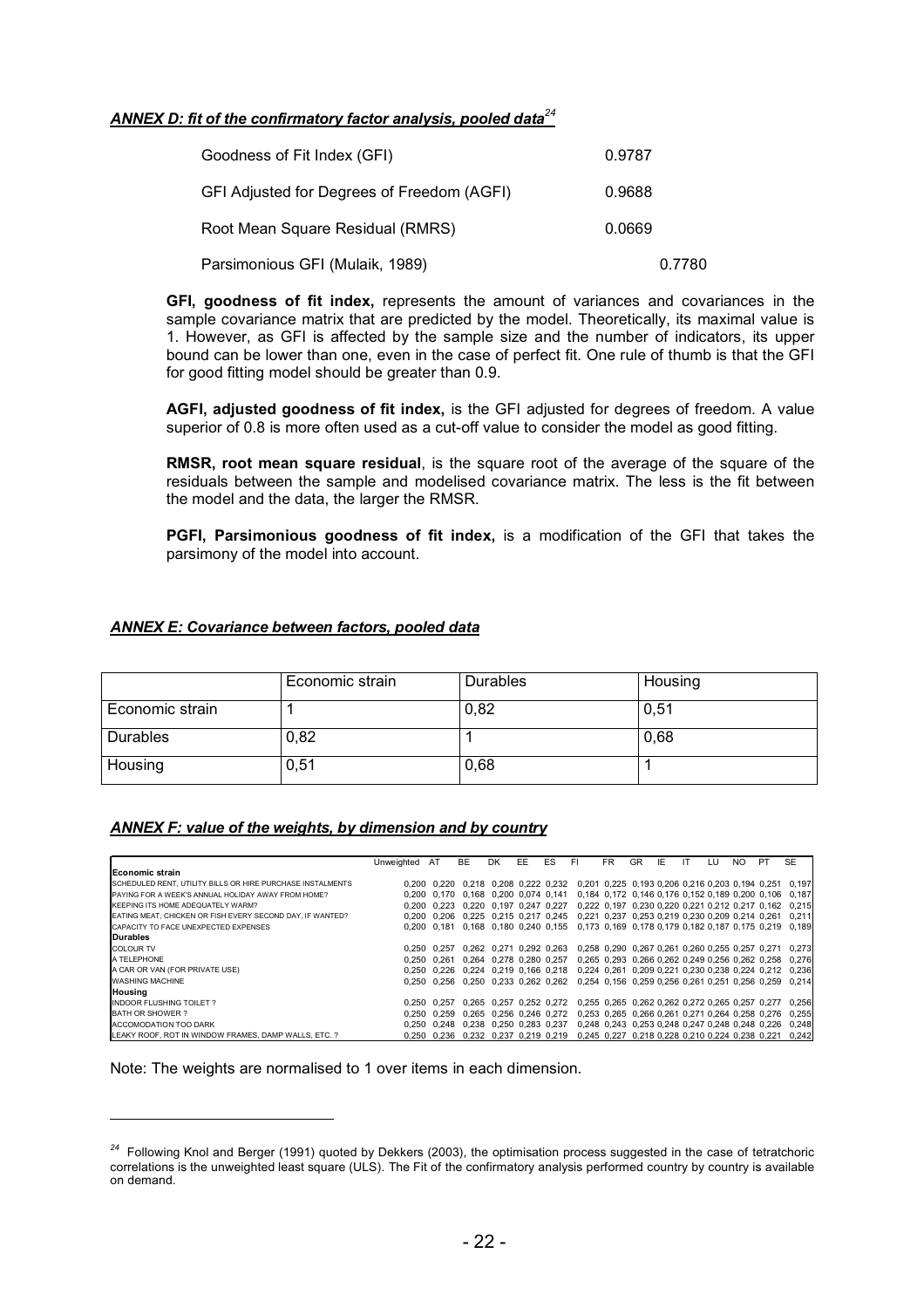Source: Eurostat, EU-SILC survey year 2004

### *ANNEX G: Draft Eurobarometer questionnaire on material deprivation*

### *Proposed drafting of the main question:*

- A. For each of the following living standards listed below I would like you to indicate whether
	- (A) this item is necessary, all adults should be able to afford and which they should not have to do without
		- (B) this item may be desirable but is not necessary

### *List of items*

#### **a. Financial stress**

|              |                                                                            | Level of<br>relevance<br>(high/low /NR: |
|--------------|----------------------------------------------------------------------------|-----------------------------------------|
|              |                                                                            | not relevant)                           |
| A            | To be able to pay mortgage or rent payments regularly (SILC)               |                                         |
| B            | To be able to pay utility bills (electricity, water, gas) regularly (SILC) |                                         |
| $\mathsf{C}$ | To be able to pay arrears on hire purchase instalments or other loan       |                                         |
|              | payments (non housing-related debts) regularly (SILC)                      |                                         |
| D.           | Capacity to afford a meal with meat, chicken, fish (or vegetarian          |                                         |
|              | equivalent) every second day (SILC)                                        |                                         |
| E            | Capacity to face unexpected financial expenses (SILC)                      |                                         |
| F.           | Capacity to make regular savings, even if small amounts                    |                                         |
| G            | Capacity to make ends meet (SILC)                                          |                                         |
| H            | Capacity to pay for all mandatory insurance                                |                                         |
|              |                                                                            |                                         |

#### **b. Poor housing, and environment**

|                |                                                                        | Level of       |
|----------------|------------------------------------------------------------------------|----------------|
|                |                                                                        | priority       |
|                |                                                                        | (high/low /NR: |
|                |                                                                        | not relevant)  |
| A              | To afford a dwelling that is not too dark, with enough light (SILC)    |                |
| B              | To afford a dwelling without too much noise from neighbours or noise   |                |
|                | from the street (traffic, business, factories, etc.) (SILC)            |                |
| $\mathsf{C}$   | To afford a dwelling without too much pollution, grime or other        |                |
|                | environmental problems in area caused by traffic or industry (SILC)    |                |
| D              | To afford a dwelling without crime, violence or vandalism in the area  |                |
|                | (SILC)                                                                 |                |
| $\overline{E}$ | To afford a dwelling without a leaking roof, damp                      |                |
|                | walls/floors/foundation, or rot in window frames or floor (SILC)       |                |
| F.             | Affordability to keep home adequately warm (SILC)                      |                |
| G              | Bath or shower in dwelling (SILC)                                      |                |
| H              | Indoor flushing toilet for sole use of household (SILC)                |                |
| $\mathbf{I}$   | Afford to maintain/repair dwelling when paint goes of the walls and/or |                |
|                | there are cracks in the walls                                          |                |
| J              | Enough space to have children above 5 sleeping in a separate room      |                |
|                | from the parents                                                       |                |
| K              | Enough space and privacy to read or write, or                          |                |
| L              | Hot water                                                              |                |
| М              | Public space and equipment (street lights, roads, road signs, bus      |                |
|                | stops) are not (well) maintained                                       |                |
| $\mathsf{N}$   | Enough space to invite friends or family for a drink or a meal at home |                |
|                | at least once a month                                                  |                |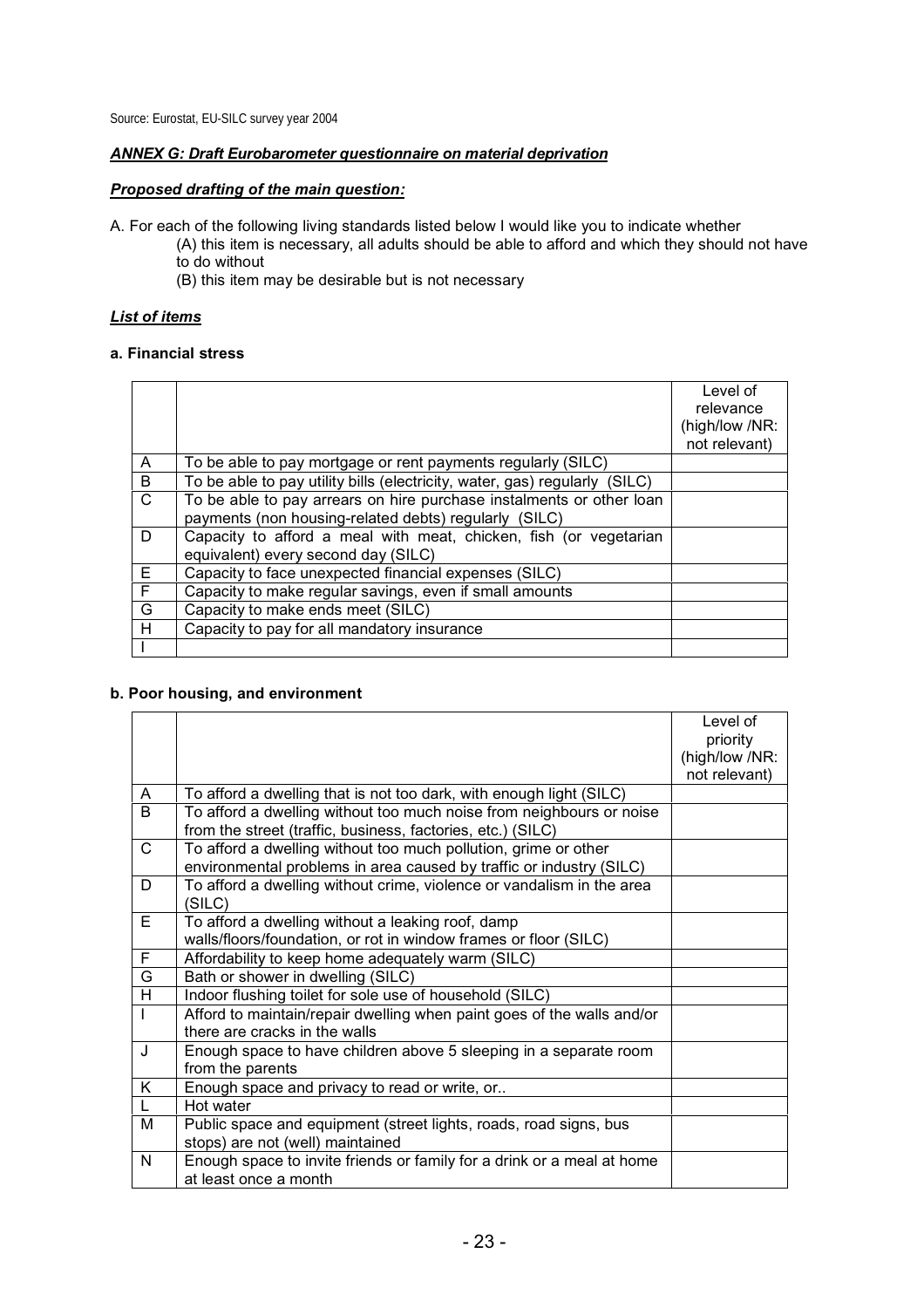O

### **c. Enforced lack of durables,**

|                |                                                                      | Level of       |
|----------------|----------------------------------------------------------------------|----------------|
|                |                                                                      | priority       |
|                |                                                                      | (high/low /NR: |
|                |                                                                      | not relevant)  |
| A              | A telephone (SILC)                                                   |                |
| B              | To afford paying for the basic telephone fee                         |                |
| $\overline{C}$ | Colour TV (SILC)                                                     |                |
| D              | To afford paying for the basic fee                                   |                |
| $\overline{E}$ | A computer (SILC)                                                    |                |
| F              | To afford paying for the internet connection                         |                |
| G              | Washing machine (SILC)                                               |                |
| H              | A car (SILC)                                                         |                |
|                | To afford paying for the car insurance                               |                |
| $\mathsf{J}$   | A refrigerator                                                       |                |
| K              | To repair or replace major electrical goods such as refrigerator, or |                |
|                | washing machine, when broken                                         |                |
| $\mathsf{L}$   | Furniture in good condition                                          |                |
| M              | To replace worn out furniture                                        |                |
| N              | A cooker adapted to the size of the family                           |                |
| $\circ$        | Bed and bedding for everyone in the family                           |                |
| P              |                                                                      |                |

### **d. poor quality food and clothing,**

|              |                                                                     | Level of       |
|--------------|---------------------------------------------------------------------|----------------|
|              |                                                                     | priority       |
|              |                                                                     | (high/low /NR: |
|              |                                                                     | not relevant)  |
| A            | A warm coat for the winter                                          |                |
| B            | 2 pairs of all weather shoes (suited to climate)                    |                |
| $\mathsf{C}$ | Some new, not second hand, clothes                                  |                |
| D            | Appropriate clothes for job interviews or other special occasions   |                |
| E            | Some clothes that are fashionable                                   |                |
| F            | A meal with meat, chicken, fish (or vegetarian equivalent) at least |                |
|              | once every 2 days                                                   |                |
| G            | Fresh fruits and vegetables once a day                              |                |
| н            | Go to the hair dresser regularly                                    |                |
|              |                                                                     |                |

### **e. Exclusion from essential social and leisure activities**

|              |                                                                  | Level of<br>priority<br>(high/low /NR: |
|--------------|------------------------------------------------------------------|----------------------------------------|
|              |                                                                  | not relevant)                          |
| A            | Paying for one week annual holiday away from home (SILC)         |                                        |
| B            | Buying presents for family or friends at least once a year       |                                        |
| $\mathsf{C}$ | Enough money to keep home decorated                              |                                        |
| D.           | An evening out once a month (restaurant, cinema, disco, concert, |                                        |
|              | etc.)                                                            |                                        |
| Е            | Capacity to afford own home (owned or rented) past 30 years      |                                        |
| F            | Inviting people for diner at home once a month                   |                                        |
| G            | A hobby or leisure activity                                      |                                        |
|              |                                                                  |                                        |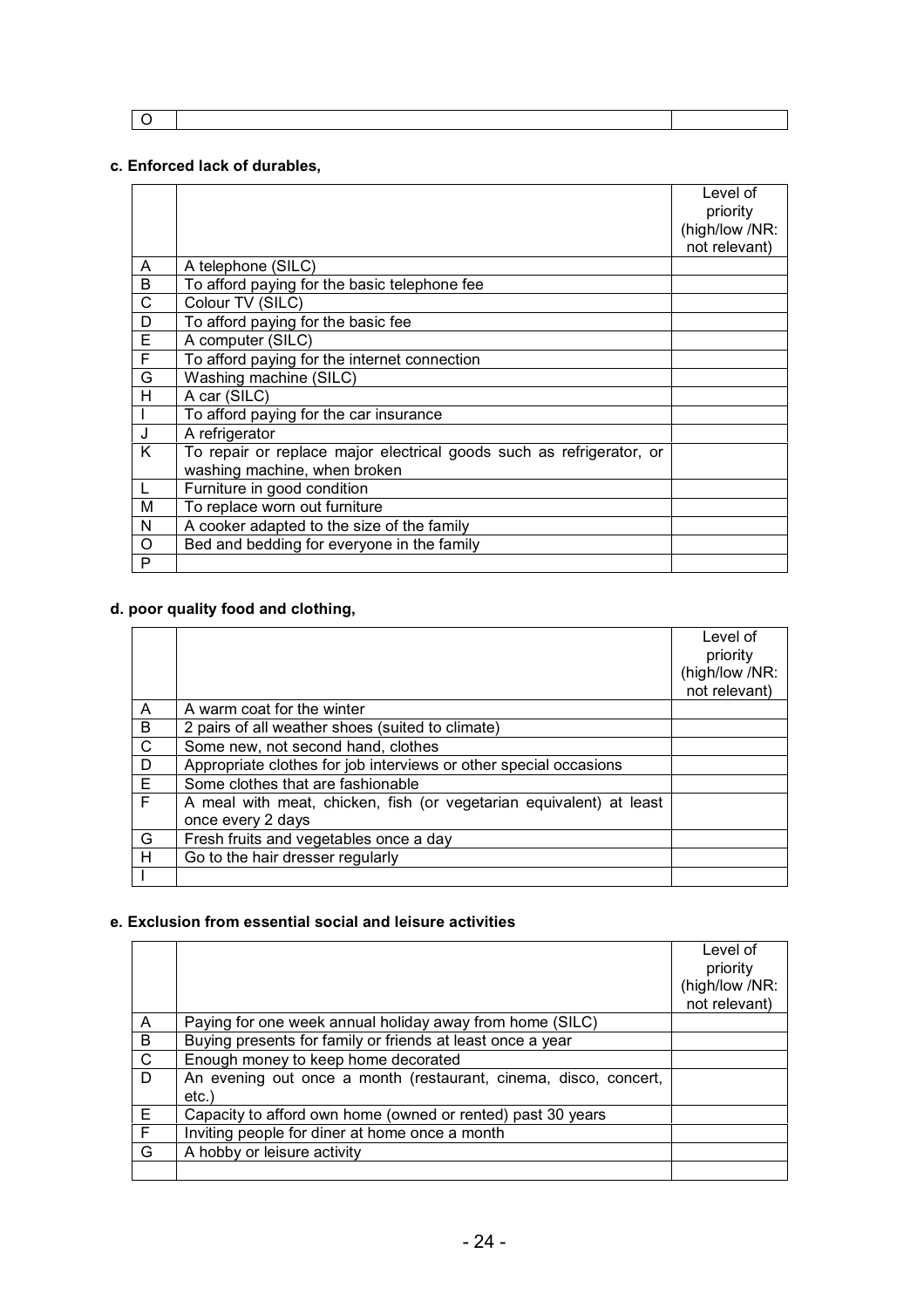# **f. Children specific items**

|             |                                                                      | Level of       |
|-------------|----------------------------------------------------------------------|----------------|
|             |                                                                      | priority       |
|             |                                                                      | (high/low /NR: |
|             |                                                                      | not relevant)  |
| A           | A family holiday away from home for at least one week a year         |                |
| B           | Enough space and privacy to study or do homework                     |                |
| C           | Basic leisure equipment (e.g. bicycle)                               |                |
| D           | Educational games and books at home                                  |                |
| E           | 3 meals a day                                                        |                |
| $\mathsf F$ | Inviting friends at home                                             |                |
| G           | Celebrations on special occasions (birthday, Xmas or other religious |                |
| H           | Fresh fruits and vegetables once a day                               |                |
|             | A meal with meat, chicken, fish (or vegetarian equivalent) at least  |                |
|             | once a day                                                           |                |
| J           | An outdoor space where they can play safely                          |                |
| K           | New properly fitted shoes                                            |                |
|             | Some new, not second hand clothes                                    |                |
| M           | Participating regularly in a leisure activity                        |                |
| N           | Participating in school trips                                        |                |
| $\circ$     | A bed and bedding for her/himself                                    |                |
| P           |                                                                      |                |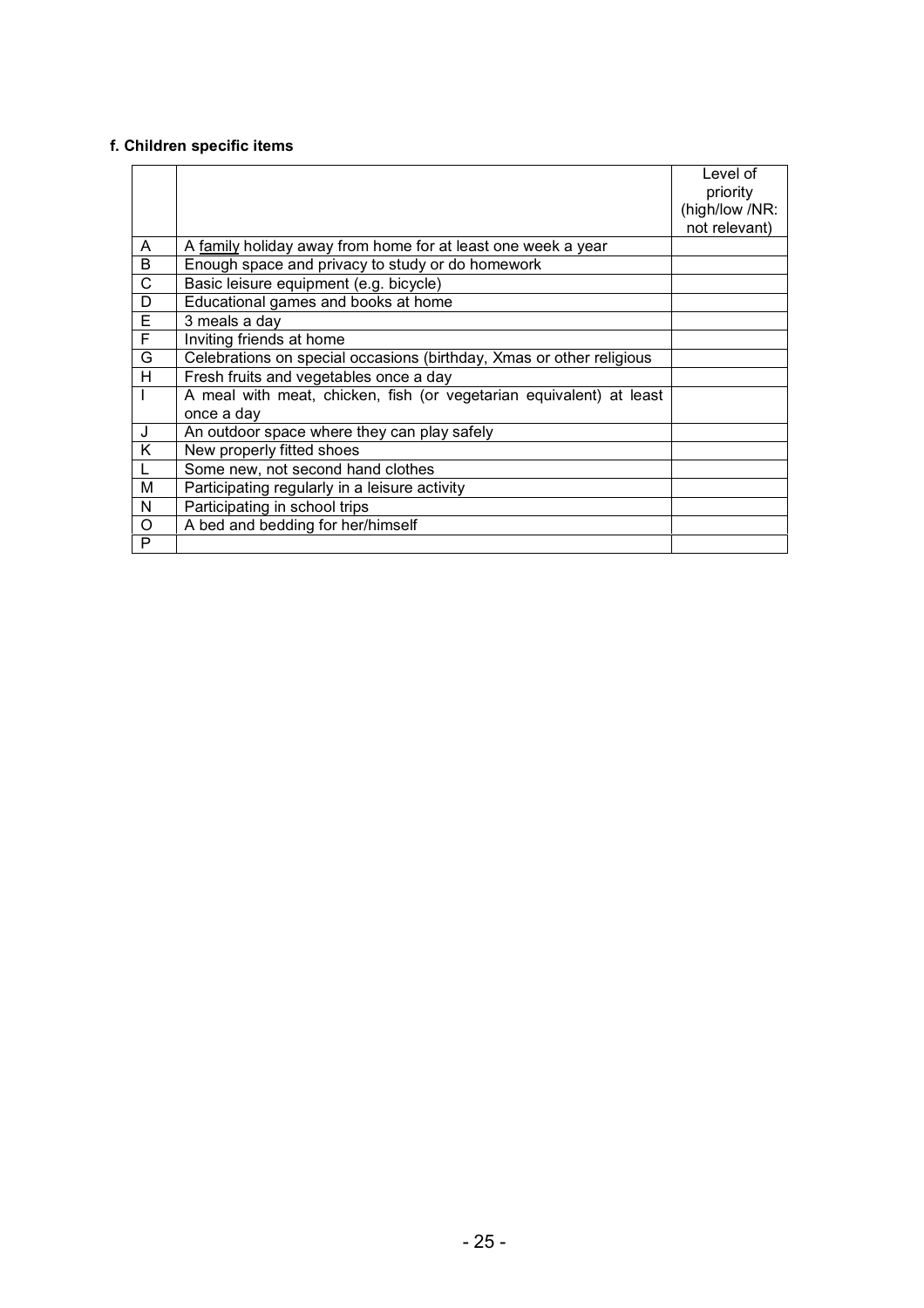# **AREAS AND LIST OF TARGET VARIABLES**

|                                           | Module 2007              | <b>Housing Conditions</b>                                     |  |
|-------------------------------------------|--------------------------|---------------------------------------------------------------|--|
| Variable                                  | Code                     | Target variable                                               |  |
| name                                      |                          |                                                               |  |
|                                           |                          | Shortage of space in dwelling                                 |  |
| <b>MH010</b>                              |                          | Shortage of space in dwelling                                 |  |
|                                           | 1                        | Yes                                                           |  |
|                                           | $\overline{c}$           | N <sub>0</sub>                                                |  |
| MH010_F                                   | $\overline{\mathcal{I}}$ | Variable is filled                                            |  |
|                                           | $-1$                     | Missing                                                       |  |
|                                           |                          | <b>Dwelling installations and facilities</b>                  |  |
| <b>MH020</b>                              |                          | <b>Adequate electrical installations</b>                      |  |
|                                           | 1                        | Yes                                                           |  |
|                                           | $\overline{c}$           | N <sub>o</sub>                                                |  |
| MH020_F                                   | $\overline{1}$           | Variable is filled                                            |  |
|                                           | $-1$                     | Missing                                                       |  |
|                                           | $-2$                     | na (No electricity/installations)                             |  |
| <b>MH030</b>                              |                          | Adequate plumbing/water installations                         |  |
|                                           | 1                        | Yes                                                           |  |
|                                           | $\overline{c}$           | <b>No</b>                                                     |  |
| MH030 F                                   | $\mathcal{I}$            | Variable is filled                                            |  |
|                                           | $-1$                     | Missing                                                       |  |
|                                           | $-2$                     | na (No running water/installations)                           |  |
| <b>MH040</b>                              |                          | Dwelling equipped with heating facilities                     |  |
|                                           | 1                        | Yes - Central heating or similar                              |  |
|                                           | $\overline{c}$           | Yes - Other fixed heating                                     |  |
|                                           | 3                        | $No - No$ fixed heating                                       |  |
| <b>MH040 F</b>                            | 1                        | Variable is filled                                            |  |
|                                           | $-1$                     | Missing                                                       |  |
| MH050                                     |                          | Dwelling comfortably warm during winter time                  |  |
|                                           | 1<br>$\boldsymbol{2}$    | Yes<br><b>No</b>                                              |  |
|                                           | $\overline{1}$           | Variable is filled                                            |  |
| MH050_F                                   | $-1$                     |                                                               |  |
| MH060                                     |                          | Missing<br>Dwelling equipped with air conditioning facilities |  |
|                                           | 1                        |                                                               |  |
|                                           | $\overline{c}$           | Yes<br><b>No</b>                                              |  |
| MH060_F                                   | 1                        | Variable is filled                                            |  |
|                                           | $-1$                     | Missing                                                       |  |
| <b>MH070</b>                              |                          | Dwelling comfortably cool during summer time                  |  |
|                                           | 1                        | Yes                                                           |  |
|                                           | $\overline{c}$           | <b>No</b>                                                     |  |
| <b>MH070_F</b>                            | 1                        | Variable is filled                                            |  |
|                                           | $-1$                     | Missing                                                       |  |
| <b>Overall satisfaction with dwelling</b> |                          |                                                               |  |
| <b>MH080</b>                              |                          | <b>Overall satisfaction with dwelling</b>                     |  |
|                                           | 1                        | Very dissatisfied                                             |  |
|                                           | $\overline{c}$           | Somewhat dissatisfied                                         |  |
|                                           | 3                        | Satisfied                                                     |  |
|                                           | 4                        | Very satisfied                                                |  |
| MH080_F                                   | 1                        | Variable is filled                                            |  |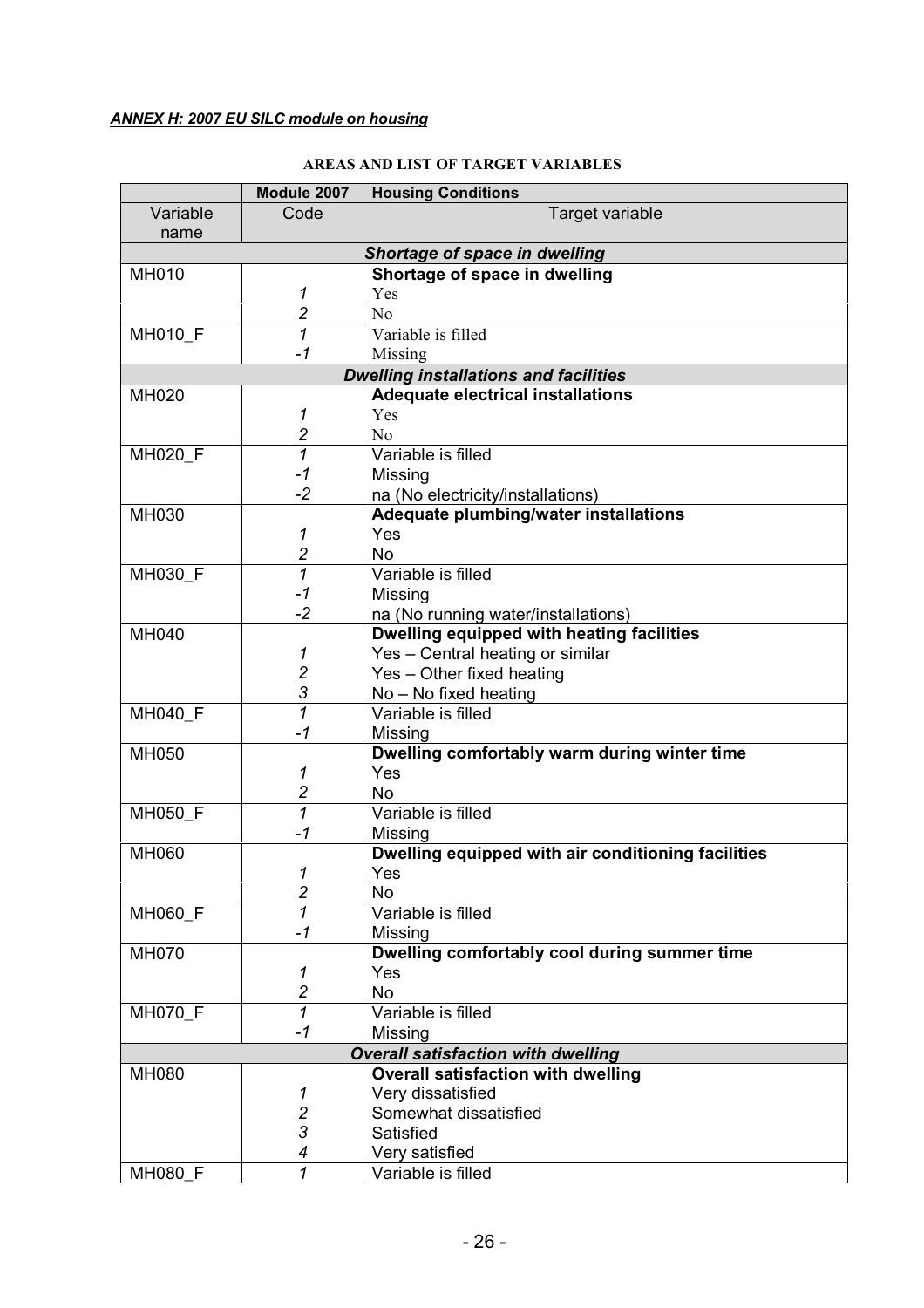|                                        | $-1$                     | Missing                                  |  |
|----------------------------------------|--------------------------|------------------------------------------|--|
| <b>Accessibility of Basic Services</b> |                          |                                          |  |
| <b>MH090</b>                           |                          | <b>Accessibility of grocery services</b> |  |
|                                        | 1                        | With great difficulty                    |  |
|                                        | $\frac{2}{3}$            | With some difficulty                     |  |
|                                        |                          | Easily                                   |  |
|                                        | 4                        | Very easily                              |  |
| MH090 F                                | $\overline{1}$           | Variable is filled                       |  |
|                                        | $-1$                     | Missing                                  |  |
|                                        | $-2$                     | na (Not used by household)               |  |
| <b>MH100</b>                           |                          | <b>Accessibility of banking services</b> |  |
|                                        | 1                        | With great difficulty                    |  |
|                                        | $\frac{2}{3}$            | With some difficulty                     |  |
|                                        |                          | Easily                                   |  |
|                                        | 4                        | Very easily                              |  |
| <b>MH100 F</b>                         | $\overline{1}$           | Variable is filled                       |  |
|                                        | $-1$                     | Missing                                  |  |
|                                        | $-2$                     | na (Not used by household)               |  |
| <b>MH110</b>                           |                          | <b>Accessibility of postal services</b>  |  |
|                                        | 1                        | With great difficulty                    |  |
|                                        | $\frac{2}{3}$            | With some difficulty                     |  |
|                                        |                          | Easily                                   |  |
|                                        | $\overline{\mathcal{A}}$ | Very easily                              |  |
| <b>MH110 F</b>                         | $\overline{1}$           | Variable is filled                       |  |
|                                        | $-1$                     | Missing                                  |  |
|                                        | $-2$                     | na (Not used by household)               |  |
| <b>MH120</b>                           |                          | <b>Accessibility of public transport</b> |  |
|                                        | 1                        | With great difficulty                    |  |
|                                        | $\overline{c}$           | With some difficulty                     |  |
|                                        | 3                        | Easily                                   |  |
|                                        | $\overline{\mathcal{A}}$ | Very easily                              |  |
| <b>MH120 F</b>                         | $\overline{1}$           | Variable is filled                       |  |
|                                        | -1                       | Missing                                  |  |
|                                        | $-2$                     | na (Not used by household)               |  |

| Variable       | Code                                   | Target variable                              |  |  |
|----------------|----------------------------------------|----------------------------------------------|--|--|
| name           |                                        |                                              |  |  |
|                | <b>Accessibility of basic services</b> |                                              |  |  |
| MH130          |                                        | Accessibility of primary heath care services |  |  |
|                | 1                                      | With great difficulty                        |  |  |
|                | $\overline{2}$                         | With some difficulty                         |  |  |
|                | 3                                      | Easily                                       |  |  |
|                | 4                                      | Very easily                                  |  |  |
| MH130 F        |                                        | Variable is filled                           |  |  |
|                | -1                                     | Missing                                      |  |  |
|                | $-2$                                   | na (Not used by household)                   |  |  |
| MH140          |                                        | Accessibility of compulsory school           |  |  |
|                |                                        | With great difficulty                        |  |  |
|                | $\overline{2}$                         | With some difficulty                         |  |  |
|                | 3                                      | Easily                                       |  |  |
|                | 4                                      | Very easily                                  |  |  |
| <b>MH140 F</b> |                                        | Variable is filled                           |  |  |
|                | -1                                     | Missing                                      |  |  |